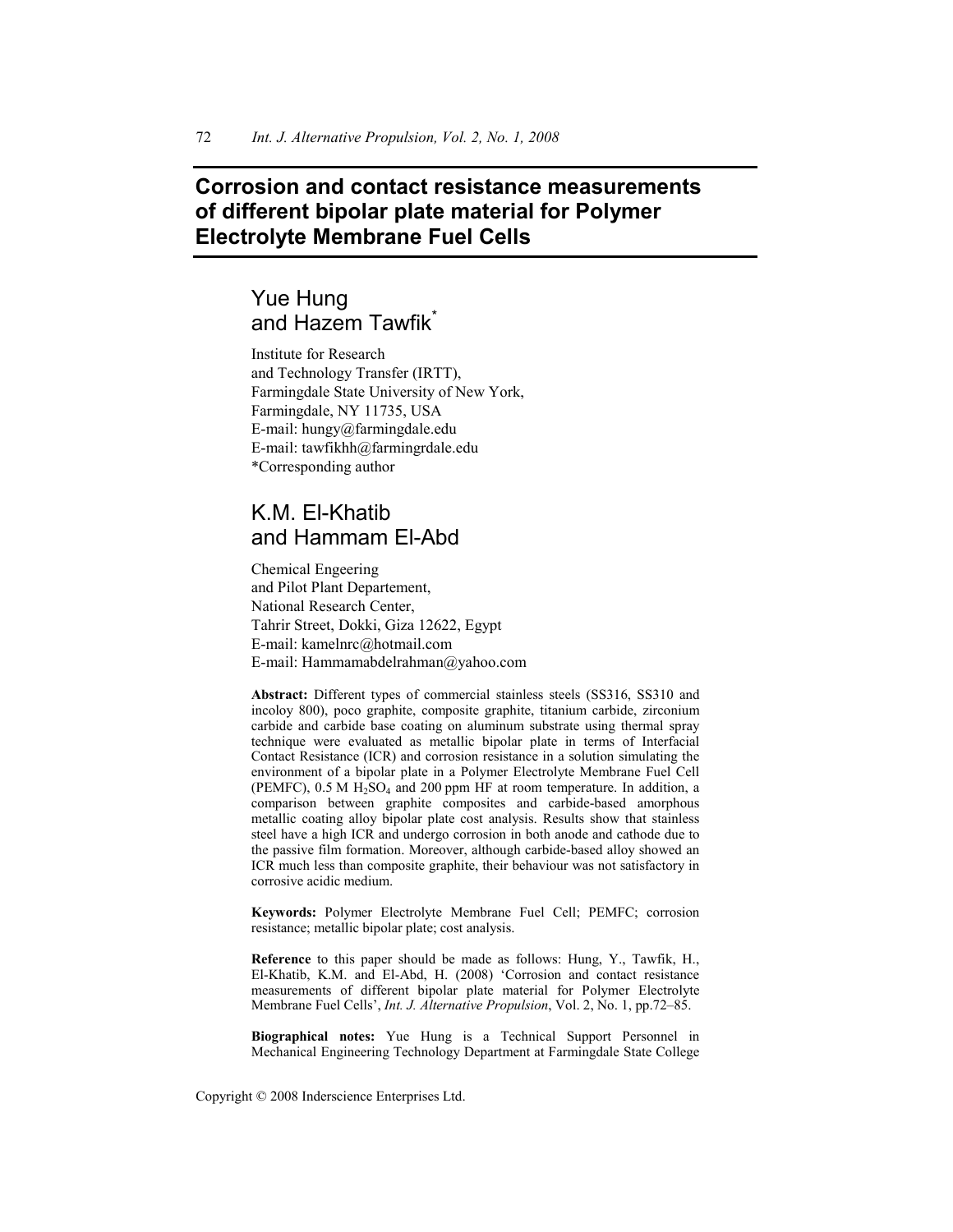research assitant of the Institute for Research and Technology Transfer. He has over 10 years of experience in CAD/CAM and the fields of PEM Fuel Cells.

Hazem Tawfik is a Distinguished Professor in Mechanical Engineering Technology Department at Farmingdale State College and Director of the Institute for Research and Technology Transfer (IRTT). He has more than 35 years of academic and industrial experience including fuel cell technology.

Hammam El-Abd is a Professor of Chemical Engineering and Pilot Plant Department, he has a distinctive experience for more than 41 years in the fields of fuel cells, water pollution, air pollution, pilot plant design and operation and process equipment design as well.

Kamel El-Khatib is an Associate Professor at the Chemical Engineering and Pilot Plant Department, he has a distinctive experience for more than 20 years in the fields of PEM fuel cells and metal hydride hydrogen storage.

## **1 Introduction**

The Polymer Electrolyte Membrane Fuel Cell (PEMFC) is a clean energy system that can convert hydrogen and oxygen (or air) directly to electricity with water as the only chemical by-product (Steele and Heinzel, 2001). The hydrogen oxidation reaction occurs in the PEMFC anode side, while the oxygen reduction reaction occurs in the PEMFC cathode side. Since a single cell can only give an output voltage of around 0.5–0.7 V the cells are stacked together in series, connected by means of bipolar plates. The combination of the size of the plates (relating to the total current), coupled to the number of cells in the stack, provides the requisite power.

The bipolar plates constitute the backbone of the hydrogen fuel cell power stack, conduct current between the cells, facilitate water and thermal management through the cell, and provide conduits for the reactant gases, namely, hydrogen and oxygen. In the Polymer Electrolyte Membrane (PEM) hydrogen fuel cells design, bipolar plates are highly repeated items and therefore they must be made of material with excellent manufacturability and suitable for cost effective high volume automated production systems. Currently, graphite composites are considered the standard material for the PEM bipolar plates because of its low surface contact resistance and high corrosion resistance (Hentall et al., 1999; Mehta and Cooper, 2003). Unfortunately, graphite and graphite composites are classified as brittle and permeable to gases with poor cost effectiveness for high volume manufacturing processes relative to metals such as aluminum, stainless steel, nickel, titanium, etc. Since durability and cost represent the two main challenges hindering the fuel technology from penetrating the energy market and competing with other energy systems.

Considerable attention was recently given to metallic bipolar plates for their particular suitability to transportation applications. Metals enjoy higher mechanical strength, better durability to shocks and vibration, no permeability and much superior manufacturability and cost effectiveness in relation to carbon-based materials, namely, carbon–carbon and carbon–polymer composites. However, the main handicap of metals is the lack of ability to combat corrosion in the harsh acidic and humid environment inside the PEM fuel cell without forming oxidants, passive layers and metal ions that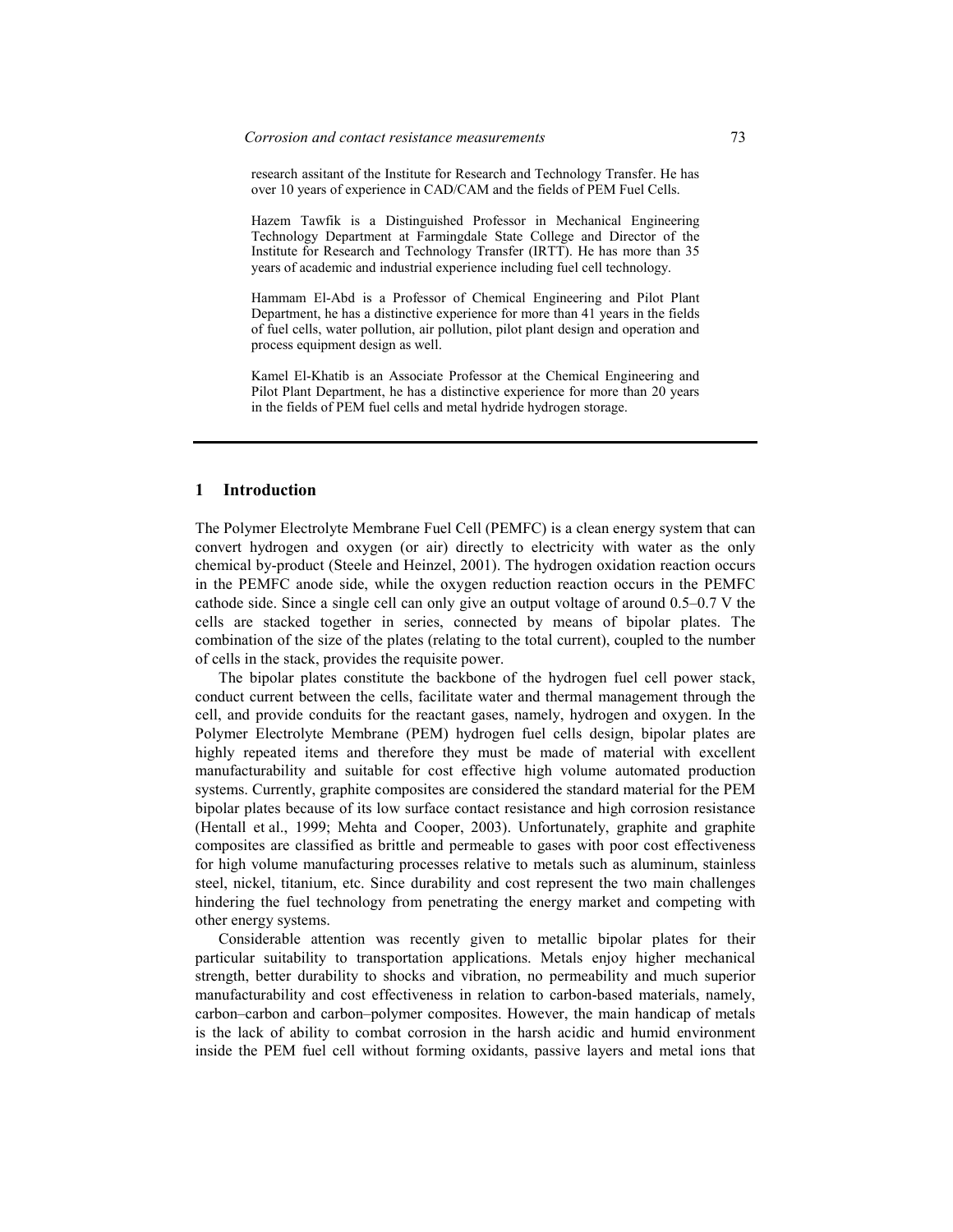cause considerable power degradation. Accordingly, considerable attempts are being made using noble metals (Wind et al., 2002) non-coated metals like stainless steel, titanium and Nickel (Davies et al., 2000; Li et al., 2003; Wang, Sweikart and Turner, 2003; Wang and Turner, 2004; Hermann, Chaudhuri and Spagnol, 2005; Iversen, 2006) and various coated materials with nitride, carbide and different material-based alloys (Borup and Vanderborgh, 1995; Woodman et al., 1999; Lee, Huang and Chen, 2003; Brady et al., 2004; Li et al., 2004; Wang et al., 2004a,b; Jayaraj et al., 2005; Nikam and Reddy, 2005; Gamboa et al., 2006; Tian, Sun and Wang, 2006) to improve metals' corrosion resistance without sacrificing the surface contact resistance and maintaining cost effectiveness.

In this work, we evaluate different types of commercial stainless steels (SS316, SS310 and incoloy 800), composite graphite and carbide-base coating on aluminum substrate using thermal spray technique as metallic bipolar plate in terms of Interfacial Contact Resistance (ICR) and corrosion resistance in a solution simulating the environment of a bipolar plate in a PEMFC,  $0.5$  M  $H<sub>2</sub>SO<sub>4</sub>$  and 200 ppm HF at room temperature. In addition, a comparison between graphite composites and carbide-based amorphous metallic coating alloy bipolar plate cost analysis.

## **2 Experimental**

### *2.1 Materials and electrochemistry*

Many different materials was selected to be tested as a bipolar material for PEMFC like poco graphite, composite graphite, bulk SS316, bulk SS310, incoloy 800, titanium carbide, zirconium carbide and carbide base thermal spray coating on aluminum. All electrochemical experiments were conducted in deaerated  $0.5$  M  $H_2SO_4 + 200$  ppm HF solution at room temperature. A conventional three-electrode system was used for the electrochemical measurements, with a platinum sheet as the counter electrode and a Saturated Calomel Electrode (SCE) as the reference electrode. Unless otherwise specified, all electrode potentials will be referenced to the SCE. A Gamry potentiostat interfaced with a computer controlled the electrochemical experiments. Dynamic polarisation was used to compare the general corrosion resistance of the different material. In these tests, samples were stabilised at the Open Circuit Potential (OCP) for 5 min, and then the potential was swept from the OCP towards anodic potentials with a scanning rate of 1 mV sec<sup>-1</sup>.

### *2.2 Interfacial Contact Resistance*

The experimental setup in Figure 1 was utilised to measure the ICR between the Gas Diffusion Layer (GDL) and various bipolar plate materials. The purpose was to select bipolar plate material with low ICR and high corrosion resistance. The system consisted of Faraday Cage that encompassed a heavy base with a hydraulic press and a pressure gauge. Two copper plates were mounted on the two jaws of the press to apply various pressures ranging from 25 to 300 N  $\text{cm}^2$  on the samples positioned between these jaws. The four-probe technique used was a high accuracy Agilent Technologies system to measure voltage and current in nanovolts and microamps, respectively. The Faraday Cage was installed to protect the system from any external electrical charge that may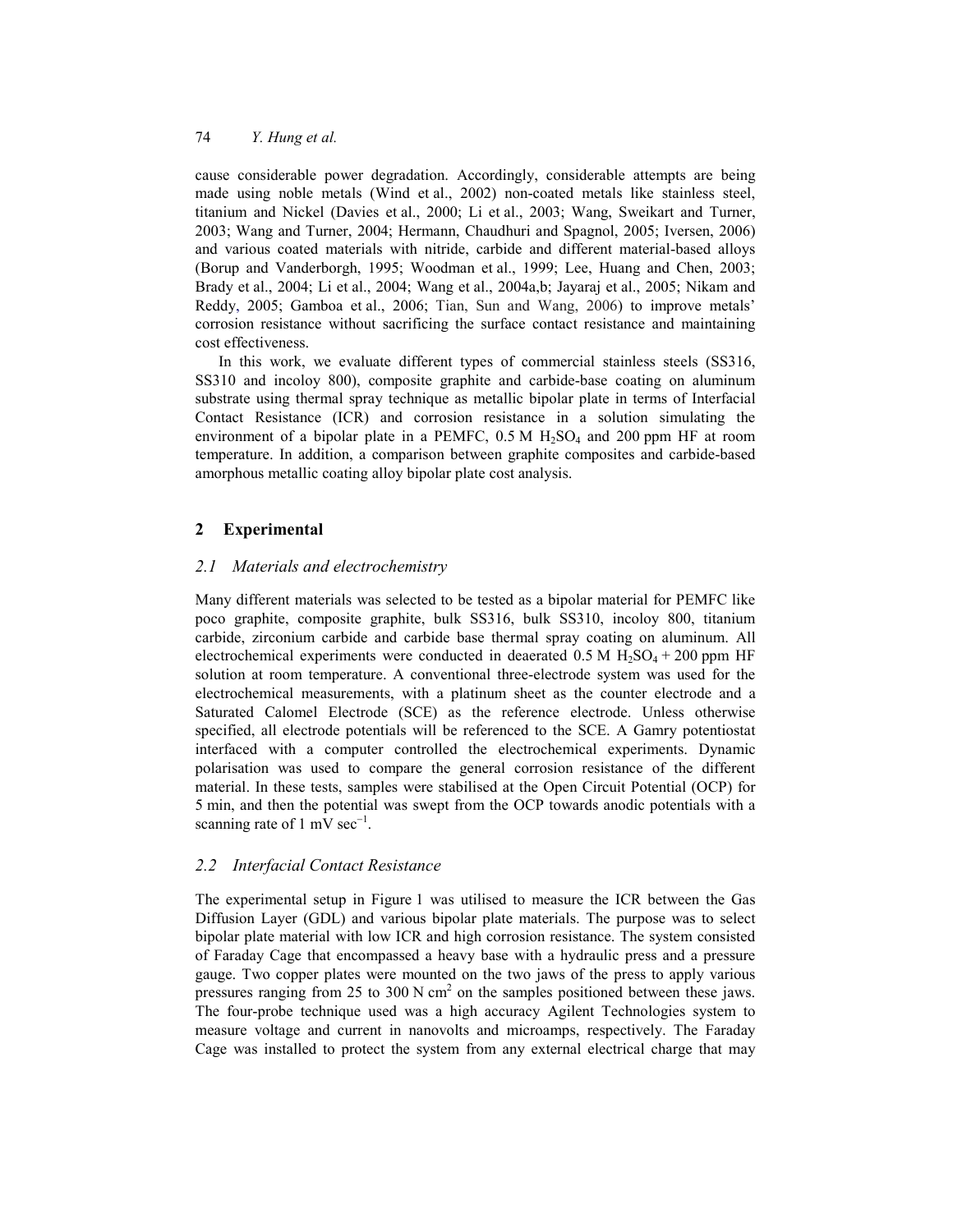cause disturbance to the system and jeopardise its accuracy. The shunt resistance (*R*) shown in Figure 1 was  $1\% \pm 0.5 \Omega$  accuracy with 1 A applied across this resistance. The voltage *V*2 is measured and the total resistance across the test section *R*1 and *R*2 are measured to calculate the ICR between the bipolar plate sample material and the GDL from the following equation:

$$
ICR = \frac{R2 - R1}{2}
$$

where *R*1 is resistance of the GDL without the sample material and *R*2 is resistance of the GDL with the sample martial.

**Figure 1** Interfacial Contact Resistance setup (see online version for colours)

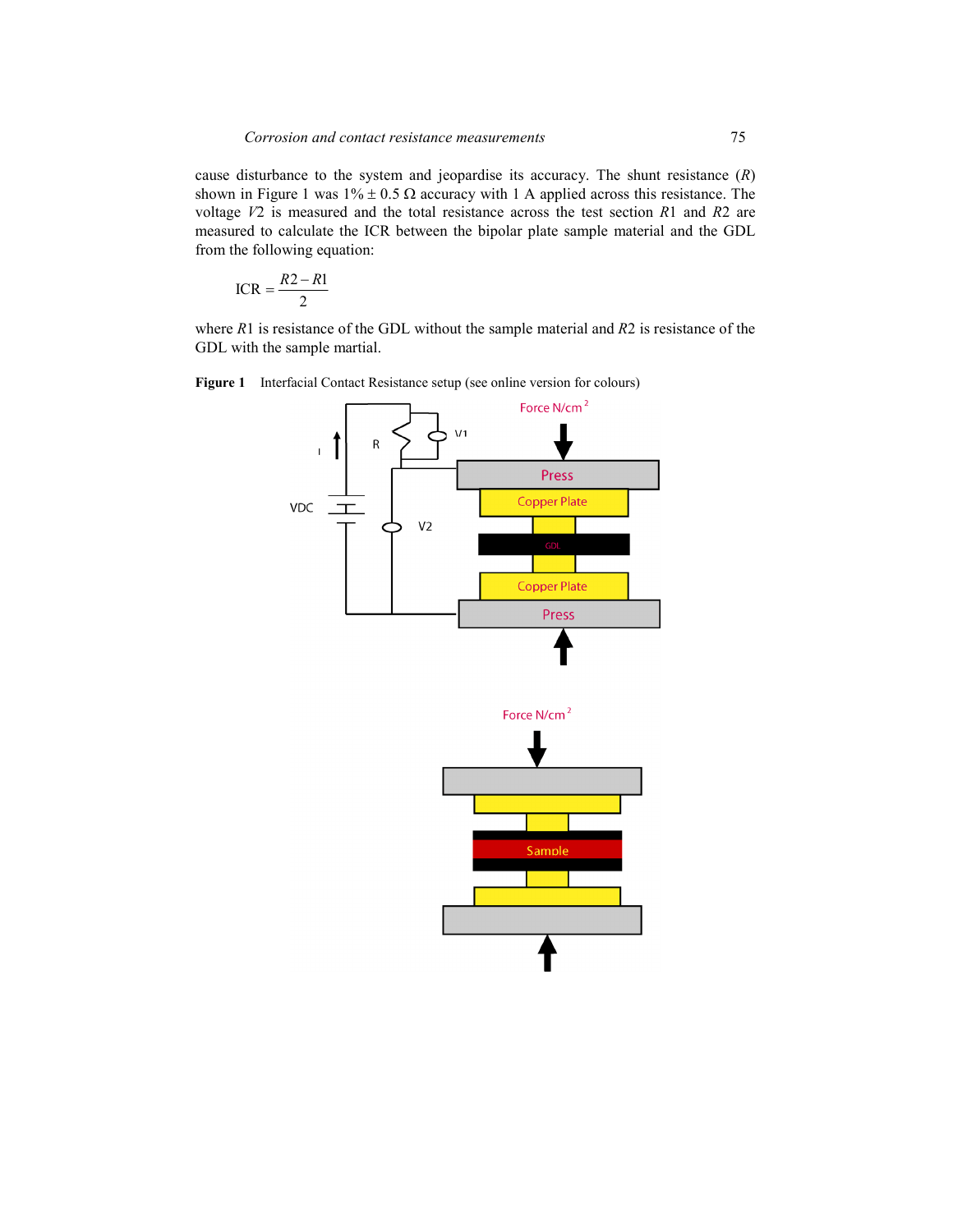### **3 Results and discussion**

## *3.1 Interfacial Contact Resistance*

The ICR with the fresh samples and carbon paper was determined for different compaction forces, ranging from 25 to 300 N cm<sup>2</sup>. Figure 2 shows the ICR at different compacting force for the studied materials. It can be seen that the performance of poco graphite has a lower ICR value comparing to the other samples, while the most of the samples has the same general behaviour as that of poco graphite, but with slightly higher ICR values. The exception is SS316 and zerconium carbide, which is higher than the other samples. The ICR results give the performance order of: poco graphite > thermally-sprayed carbide base > composite graphite > titanium carbide > incoloy 800 > SS310 > zirconium carbide > SS316. Thermal spray carbide base is still an excellent candidate material for PEMFC as metal bipolar plates since the differences in ICR values are rather small.

Figure 3 shows the results at the typical compaction force of a single cell  $(200 \text{ N cm}^{-2})$  (Davies et al., 2000) evidencing for a higher stainless steel ICR value than that of commonly used graphite. The result of the iron-based samples agrees with the trend observed by Davies et al. (2000) and Wang, Sweikart and Turner (2003) for the same stainless steel specimens and attributed to the thickness of a passive film of chromium, iron and nickel oxides formed on the steel surface that inhibits the electrical conductivity. In particular, the decrease of ICR was attributed to an increase in Cr content in the alloy and in the surface film Wang, Sweikart and Turner (2003). While the lower contact resistance of the thermal-sprayed carbide base was attributed to the lower thickness of the passive film of chromium content of the carbide base alloy.

#### *3.2 Electrochemical measurements*

Figures 4 and 5 show the potentiodynamic polarisation curves for the studied materials for bipolar plate in the simulated environment of the fuel cell shows the corrosion current densities of the poco graphite, composite graphite, thermally-sprayed carbide base coating, titanium carbide, zirconium carbide, SS310, SS316 and incoloy 800 were about 3.86, 0.419, 54.7, 10.7, 2.98, 0.612, 4.8 and 2.12  $\mu$ A cm<sup>2</sup>, respectively, as shown in Figure 6. Composite graphite and SS310 fulfil the Department of Energy (DOE) corrosion current target value, while poco graphite, zirconium carbide, SS316 and incoloy 800 have a corrosion current densities value slightly higher than the DOE target value. Titanium carbide showed one order of magnitude higher than the DOE target value while thermally-sprayed carbide base showed two order of magnitude more than the DOE target value. Iron-based alloy and thermally-sprayed carbide base showed a passive layer at different corrosion current densities and corrosion potential. The corrosion current densities and passive current densities results give the performance order of  $SS310 <$  incoloy  $800 <$  SS316  $<$  thermally-sprayed carbide base, while the pitting potentials were almost has a constant value 1 Variable Stream Control Engine Voltage versus Saturated Calomel Electrode (Vsce). The non-metallic alloy not show any pitting behaviour with increasing the polarisation potential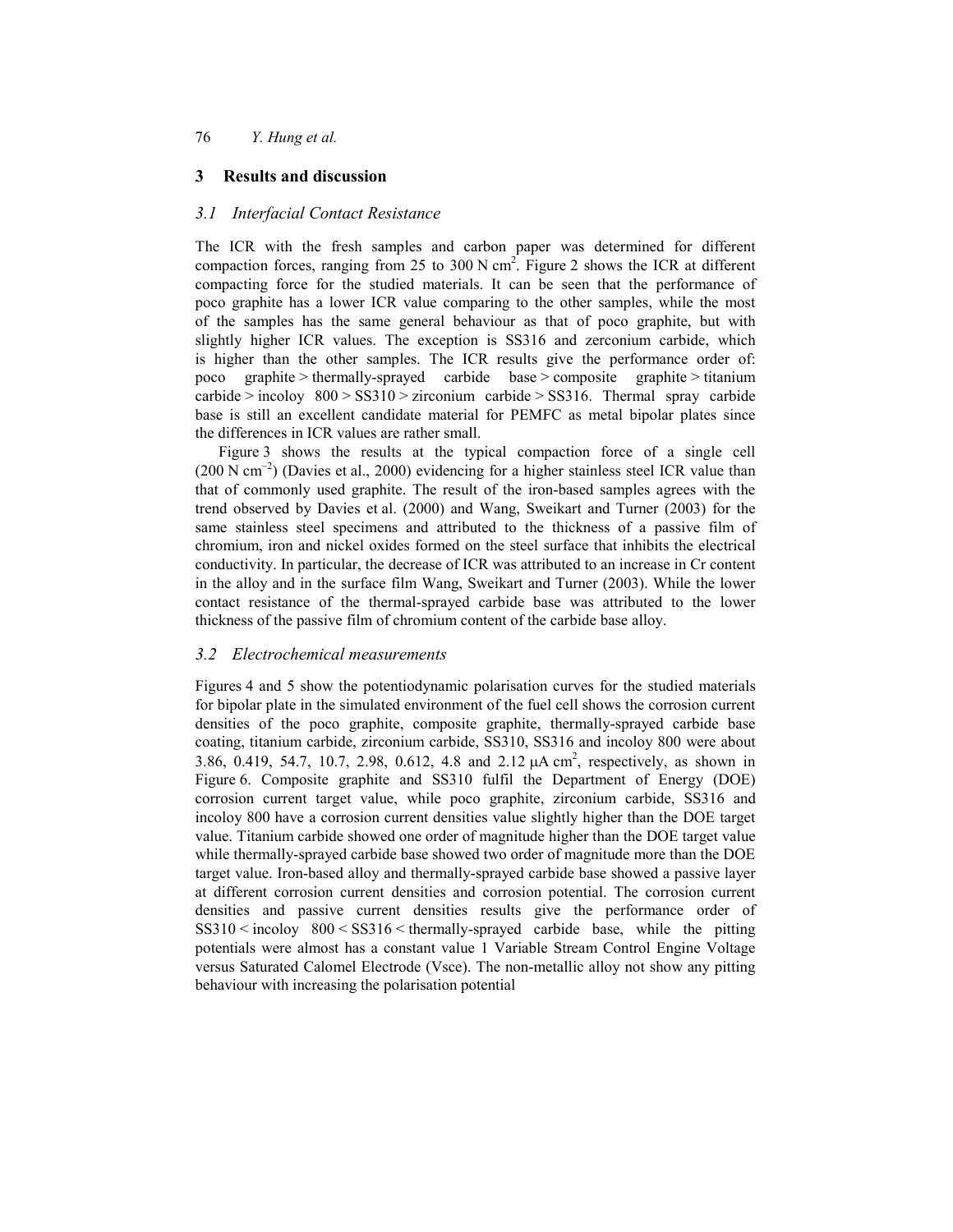

**Figure 2** Contact resistance of different bipolar plate material (see online version for colours)

**Figure 3** Contact resistance of different bipolar plate at 200 N  $cm^{-2}$  compacting force

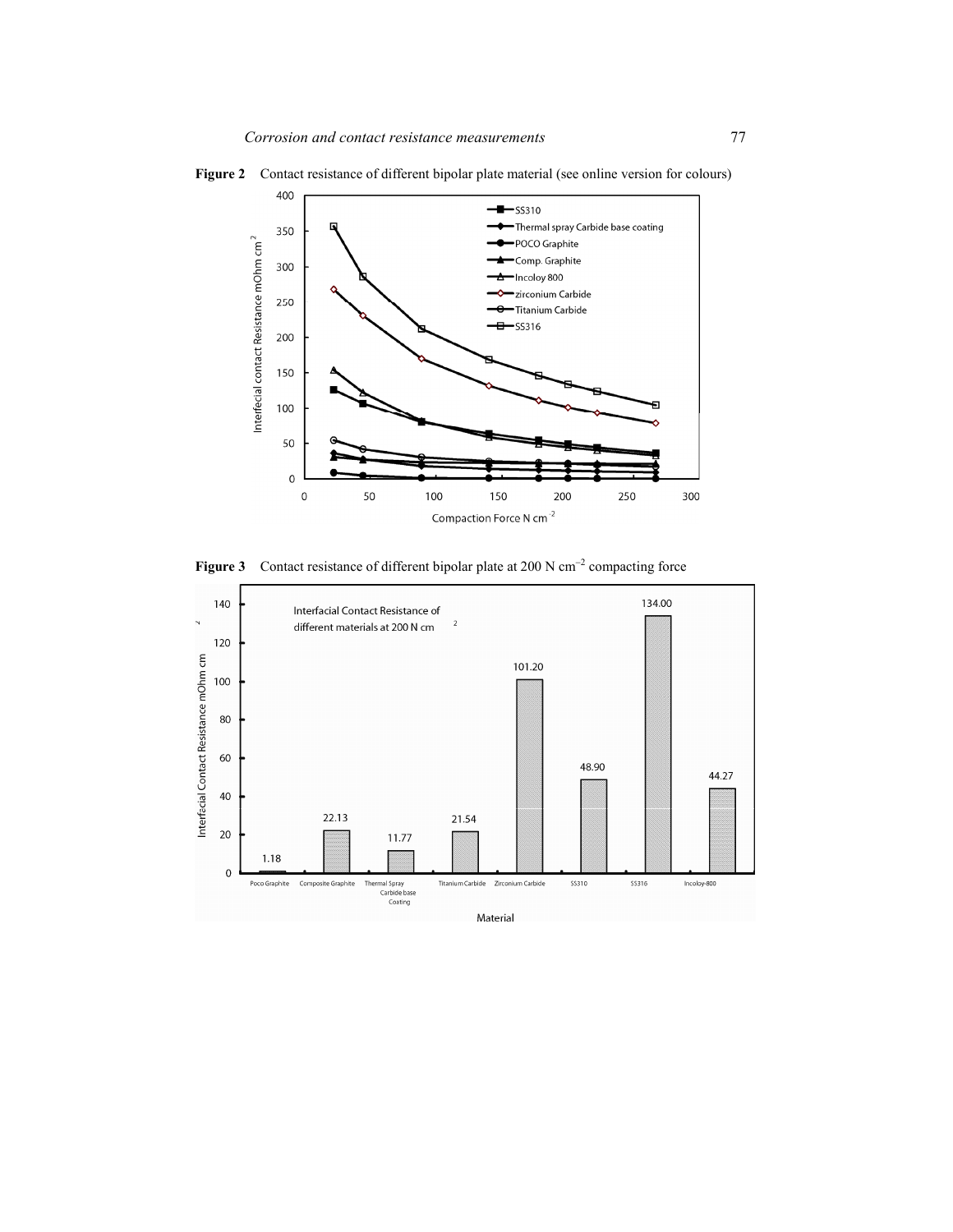



**Figure 5** Potentiodynamic polarisation curve of different bipolar material in a deaerated  $0.5$  M H<sub>2</sub>SO<sub>4</sub> + 200 ppm HF at room temperature



#### *3.3 Bipolar plate cost analysis*

In our current work, we are attempting to develop a corrosion resistant bipolar plate for the proton exchange membrane fuel cell. An aluminum bipolar plate substrate has been chosen as the base metal due to its low cost, ease of manufacture into stampable bipolar plates and its light weight. Our approach to obtaining a lower cost, smaller and lighter weight fuel cell stack is to coat aluminum with a corrosion resistant coating. Aluminum metal is readily corroded in a fuel cell environment due to the acidic nature of the water in the flow channels. In this study, we demonstrate a coating applied to aluminum by a high velocity thermal spray coating. Low corrosion rates were obtained with carbide base coating and low material cost. This is the focus of the present development effort.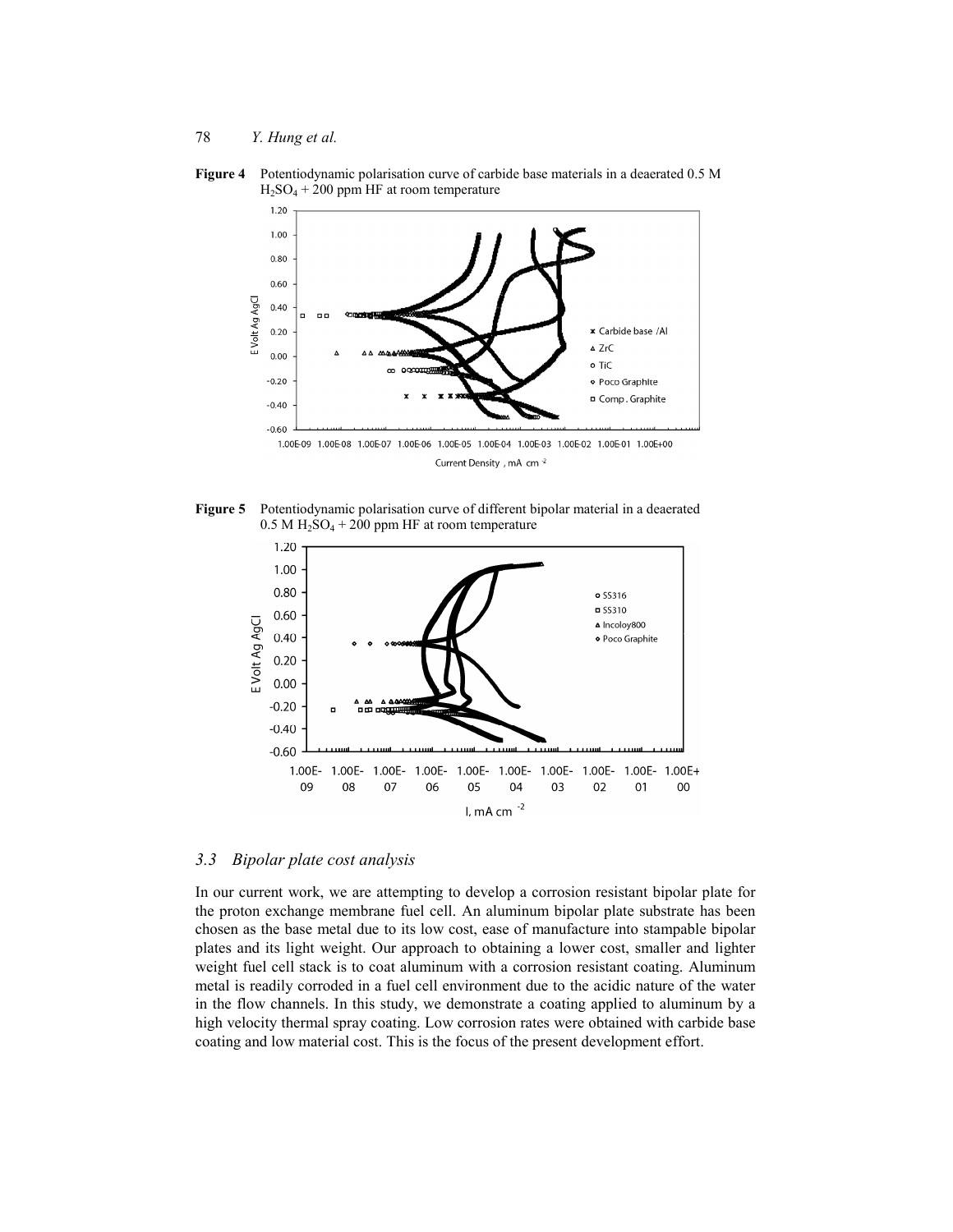

**Figure 6** Corrosion current of different bipolar material in a deaerated 0.5 M  $H_2SO_4$  + 200 ppm HF at room temperature

Bipolar plate cost goals have been established by the Department of Energy in conjunction with automotive manufacturers and are currently set at  $$10 \text{ kW}^{-1}$ (for material and fabrication cost of the bipolar plate). An assessment of bipolar plates fabricated with graphite, and carbide base thermally-sprayed coated aluminum was conducted in order to determine a cost per kilowatt for the bipolar plate. Table 1. shows the design assumptions for a 1 kW fuel cell stack and capital cost of both material.

The economical analysis and comparison between graphite composites and Carbide base metallic coating alloy developed by our previous work (Hung, El-Khatib and Tawfik, 2006) and applied on carbide base coating on aluminum bipolar plates showed 22% savings in hydrogen consumption, based on this results the hydrogen consumption per kilowatt fuel cell stack are shown in Table 2. Considering both running and fixed costs for these two types of plate materials, Table 3 shows a comparison and cost analysis of both materials of a 1 kW fuel cell stack

The initial cost of metallic bipolar plates is slightly higher comparing to the graphite bipolar plate due to the secondary thermal spray manufacturing process, however, after the first three months of operation and due to savings in hydrogen consumption the total cost of graphite composites begins to exceed the metallic as depicted in Figure 7.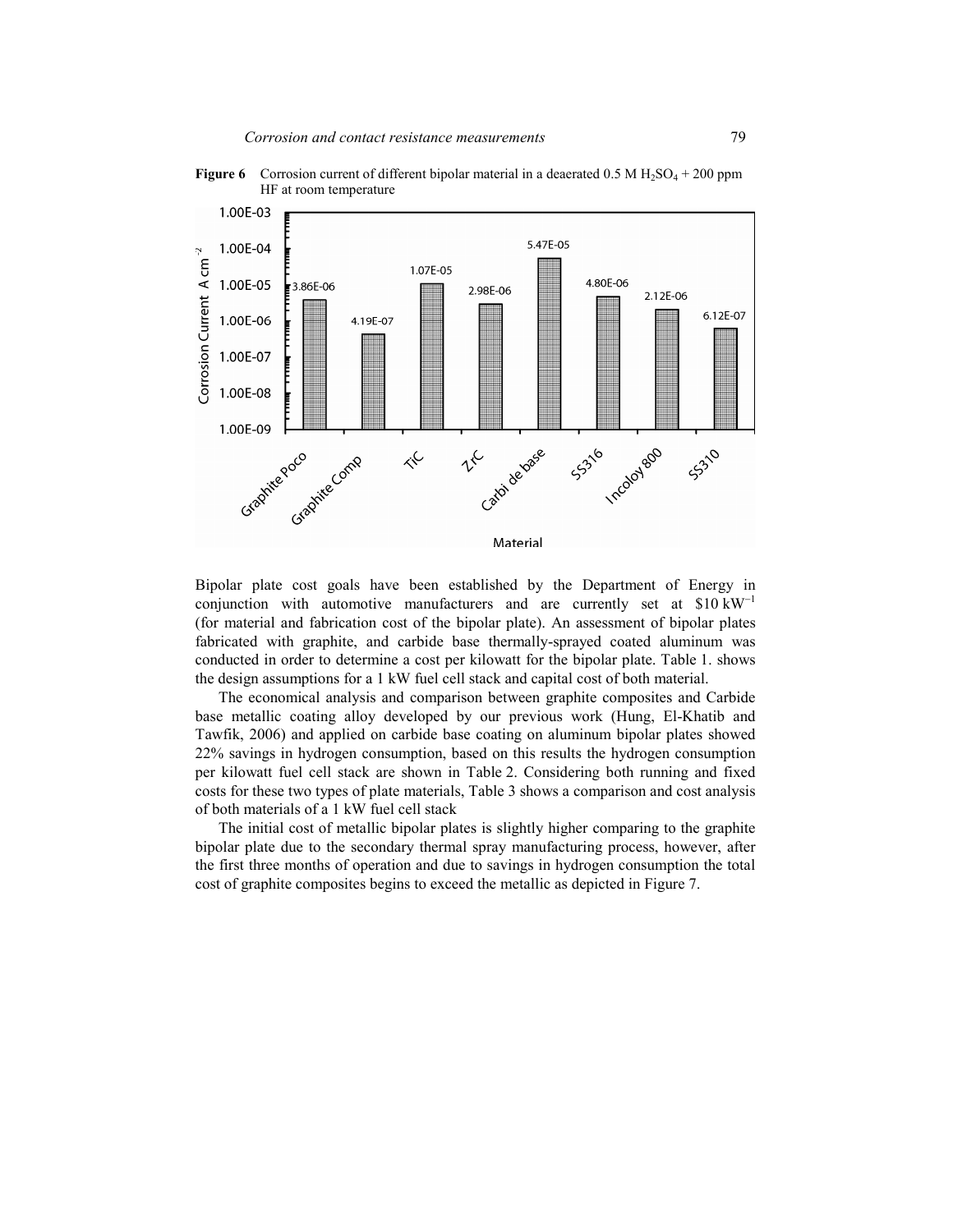|                                |                                         |                                                                                                                                                                                                                                                                                                                                                                                  |                                                                                                                                                                                                                                                                                                                                                                                  | Al - metal bipolar plate                                                                                                                                                                                                                                                                                                                                                         |                                                                                                                                                                                                                                                                                                                                                                                  |                                                                                                                                                                                                                                                                                                                                                                                  |                                                                                                                                                                                                                                                                                                                                                                                                                |                                                             |                                                | Composite graphite - bipolar plate                                                                                                                                                                                                                                                                                                                                               |                                      |
|--------------------------------|-----------------------------------------|----------------------------------------------------------------------------------------------------------------------------------------------------------------------------------------------------------------------------------------------------------------------------------------------------------------------------------------------------------------------------------|----------------------------------------------------------------------------------------------------------------------------------------------------------------------------------------------------------------------------------------------------------------------------------------------------------------------------------------------------------------------------------|----------------------------------------------------------------------------------------------------------------------------------------------------------------------------------------------------------------------------------------------------------------------------------------------------------------------------------------------------------------------------------|----------------------------------------------------------------------------------------------------------------------------------------------------------------------------------------------------------------------------------------------------------------------------------------------------------------------------------------------------------------------------------|----------------------------------------------------------------------------------------------------------------------------------------------------------------------------------------------------------------------------------------------------------------------------------------------------------------------------------------------------------------------------------|----------------------------------------------------------------------------------------------------------------------------------------------------------------------------------------------------------------------------------------------------------------------------------------------------------------------------------------------------------------------------------------------------------------|-------------------------------------------------------------|------------------------------------------------|----------------------------------------------------------------------------------------------------------------------------------------------------------------------------------------------------------------------------------------------------------------------------------------------------------------------------------------------------------------------------------|--------------------------------------|
| <b>Bipolar plate dimension</b> |                                         | Al density,<br>$g \, cm^3$                                                                                                                                                                                                                                                                                                                                                       | plate<br>volume,<br><b>Bipolar</b><br>$cm^3$                                                                                                                                                                                                                                                                                                                                     | Bipolar<br>weight,<br>$k_{\mathcal{S}}$                                                                                                                                                                                                                                                                                                                                          | Al cost,<br>$$kg^{-1}$$                                                                                                                                                                                                                                                                                                                                                          | Bipolar<br>plate cost,<br>\$                                                                                                                                                                                                                                                                                                                                                     | Graphite<br>density,<br>$g \, cm^3$                                                                                                                                                                                                                                                                                                                                                                            | $_{\rm volume,}^{\rm{plate}}$<br>Bipolar<br>cm <sup>3</sup> | <b>Bipolar</b><br>weight,<br>$k_{\mathcal{S}}$ | Graphite<br>$\frac{cost}{\sqrt[3]{kg}^{-l}}$                                                                                                                                                                                                                                                                                                                                     | Bipolar<br>$cost,$ $\Omega$<br>plate |
| Length, cm                     | 15.8                                    | 2.7                                                                                                                                                                                                                                                                                                                                                                              | 47.53                                                                                                                                                                                                                                                                                                                                                                            | 0.13                                                                                                                                                                                                                                                                                                                                                                             | \$5.00                                                                                                                                                                                                                                                                                                                                                                           | \$0.64                                                                                                                                                                                                                                                                                                                                                                           | 1.79                                                                                                                                                                                                                                                                                                                                                                                                           | 95.052                                                      | 0.17                                           | 11.25                                                                                                                                                                                                                                                                                                                                                                            | 1.91                                 |
| Width, cm                      | 15.8                                    | $\overline{\phantom{a}}$                                                                                                                                                                                                                                                                                                                                                         | I                                                                                                                                                                                                                                                                                                                                                                                | $\begin{array}{c} \end{array}$                                                                                                                                                                                                                                                                                                                                                   | $\mid$                                                                                                                                                                                                                                                                                                                                                                           | I                                                                                                                                                                                                                                                                                                                                                                                | $\begin{array}{c} \rule{0pt}{2.5ex} \rule{0pt}{2.5ex} \rule{0pt}{2.5ex} \rule{0pt}{2.5ex} \rule{0pt}{2.5ex} \rule{0pt}{2.5ex} \rule{0pt}{2.5ex} \rule{0pt}{2.5ex} \rule{0pt}{2.5ex} \rule{0pt}{2.5ex} \rule{0pt}{2.5ex} \rule{0pt}{2.5ex} \rule{0pt}{2.5ex} \rule{0pt}{2.5ex} \rule{0pt}{2.5ex} \rule{0pt}{2.5ex} \rule{0pt}{2.5ex} \rule{0pt}{2.5ex} \rule{0pt}{2.5ex} \rule{0$                               | $\begin{array}{c} \end{array}$                              | I                                              | $\begin{array}{c} \rule{0pt}{2.5ex} \rule{0pt}{2.5ex} \rule{0pt}{2.5ex} \rule{0pt}{2.5ex} \rule{0pt}{2.5ex} \rule{0pt}{2.5ex} \rule{0pt}{2.5ex} \rule{0pt}{2.5ex} \rule{0pt}{2.5ex} \rule{0pt}{2.5ex} \rule{0pt}{2.5ex} \rule{0pt}{2.5ex} \rule{0pt}{2.5ex} \rule{0pt}{2.5ex} \rule{0pt}{2.5ex} \rule{0pt}{2.5ex} \rule{0pt}{2.5ex} \rule{0pt}{2.5ex} \rule{0pt}{2.5ex} \rule{0$ | $\overline{\phantom{a}}$             |
| Active area, cm <sup>2</sup>   | 250                                     |                                                                                                                                                                                                                                                                                                                                                                                  |                                                                                                                                                                                                                                                                                                                                                                                  |                                                                                                                                                                                                                                                                                                                                                                                  |                                                                                                                                                                                                                                                                                                                                                                                  |                                                                                                                                                                                                                                                                                                                                                                                  |                                                                                                                                                                                                                                                                                                                                                                                                                |                                                             |                                                |                                                                                                                                                                                                                                                                                                                                                                                  |                                      |
| Border                         | $\mathbf{\sim}$                         | $\begin{array}{c} \rule{0pt}{2.5ex} \rule{0pt}{2.5ex} \rule{0pt}{2.5ex} \rule{0pt}{2.5ex} \rule{0pt}{2.5ex} \rule{0pt}{2.5ex} \rule{0pt}{2.5ex} \rule{0pt}{2.5ex} \rule{0pt}{2.5ex} \rule{0pt}{2.5ex} \rule{0pt}{2.5ex} \rule{0pt}{2.5ex} \rule{0pt}{2.5ex} \rule{0pt}{2.5ex} \rule{0pt}{2.5ex} \rule{0pt}{2.5ex} \rule{0pt}{2.5ex} \rule{0pt}{2.5ex} \rule{0pt}{2.5ex} \rule{0$ |                                                                                                                                                                                                                                                                                                                                                                                  | $\overline{\phantom{a}}$                                                                                                                                                                                                                                                                                                                                                         |                                                                                                                                                                                                                                                                                                                                                                                  |                                                                                                                                                                                                                                                                                                                                                                                  | $\overline{\phantom{a}}$                                                                                                                                                                                                                                                                                                                                                                                       |                                                             |                                                | $\overline{\phantom{a}}$                                                                                                                                                                                                                                                                                                                                                         |                                      |
| Bipolar area                   | 316.84                                  | I                                                                                                                                                                                                                                                                                                                                                                                |                                                                                                                                                                                                                                                                                                                                                                                  | I                                                                                                                                                                                                                                                                                                                                                                                | I                                                                                                                                                                                                                                                                                                                                                                                |                                                                                                                                                                                                                                                                                                                                                                                  | I                                                                                                                                                                                                                                                                                                                                                                                                              | I                                                           |                                                |                                                                                                                                                                                                                                                                                                                                                                                  |                                      |
| Metal plate thickness, cm      | 0.15                                    | $\mid$                                                                                                                                                                                                                                                                                                                                                                           |                                                                                                                                                                                                                                                                                                                                                                                  | $\begin{array}{c} \end{array}$                                                                                                                                                                                                                                                                                                                                                   | $\mid$                                                                                                                                                                                                                                                                                                                                                                           |                                                                                                                                                                                                                                                                                                                                                                                  | $\mid$                                                                                                                                                                                                                                                                                                                                                                                                         | $\mid$                                                      |                                                | $\mid$                                                                                                                                                                                                                                                                                                                                                                           |                                      |
| Graphite plate thickness, cm   | 0.3                                     | $\begin{array}{c} \rule{0pt}{2.5ex} \rule{0pt}{2.5ex} \rule{0pt}{2.5ex} \rule{0pt}{2.5ex} \rule{0pt}{2.5ex} \rule{0pt}{2.5ex} \rule{0pt}{2.5ex} \rule{0pt}{2.5ex} \rule{0pt}{2.5ex} \rule{0pt}{2.5ex} \rule{0pt}{2.5ex} \rule{0pt}{2.5ex} \rule{0pt}{2.5ex} \rule{0pt}{2.5ex} \rule{0pt}{2.5ex} \rule{0pt}{2.5ex} \rule{0pt}{2.5ex} \rule{0pt}{2.5ex} \rule{0pt}{2.5ex} \rule{0$ | $\begin{array}{c} \rule{0pt}{2.5ex} \rule{0pt}{2.5ex} \rule{0pt}{2.5ex} \rule{0pt}{2.5ex} \rule{0pt}{2.5ex} \rule{0pt}{2.5ex} \rule{0pt}{2.5ex} \rule{0pt}{2.5ex} \rule{0pt}{2.5ex} \rule{0pt}{2.5ex} \rule{0pt}{2.5ex} \rule{0pt}{2.5ex} \rule{0pt}{2.5ex} \rule{0pt}{2.5ex} \rule{0pt}{2.5ex} \rule{0pt}{2.5ex} \rule{0pt}{2.5ex} \rule{0pt}{2.5ex} \rule{0pt}{2.5ex} \rule{0$ | $\begin{array}{c} \rule{0pt}{2.5ex} \rule{0pt}{2.5ex} \rule{0pt}{2.5ex} \rule{0pt}{2.5ex} \rule{0pt}{2.5ex} \rule{0pt}{2.5ex} \rule{0pt}{2.5ex} \rule{0pt}{2.5ex} \rule{0pt}{2.5ex} \rule{0pt}{2.5ex} \rule{0pt}{2.5ex} \rule{0pt}{2.5ex} \rule{0pt}{2.5ex} \rule{0pt}{2.5ex} \rule{0pt}{2.5ex} \rule{0pt}{2.5ex} \rule{0pt}{2.5ex} \rule{0pt}{2.5ex} \rule{0pt}{2.5ex} \rule{0$ | $\begin{array}{c} \end{array}$                                                                                                                                                                                                                                                                                                                                                   |                                                                                                                                                                                                                                                                                                                                                                                  | $\begin{array}{c} \rule{0pt}{2.5ex} \rule{0pt}{2.5ex} \rule{0pt}{2.5ex} \rule{0pt}{2.5ex} \rule{0pt}{2.5ex} \rule{0pt}{2.5ex} \rule{0pt}{2.5ex} \rule{0pt}{2.5ex} \rule{0pt}{2.5ex} \rule{0pt}{2.5ex} \rule{0pt}{2.5ex} \rule{0pt}{2.5ex} \rule{0pt}{2.5ex} \rule{0pt}{2.5ex} \rule{0pt}{2.5ex} \rule{0pt}{2.5ex} \rule{0pt}{2.5ex} \rule{0pt}{2.5ex} \rule{0pt}{2.5ex} \rule{0$                               | I                                                           |                                                | I                                                                                                                                                                                                                                                                                                                                                                                |                                      |
| Coating thickness, cm          | 0.0127                                  | $\mid$                                                                                                                                                                                                                                                                                                                                                                           | $\mid$                                                                                                                                                                                                                                                                                                                                                                           | $\begin{array}{c} \rule{0pt}{2.5ex} \rule{0pt}{2.5ex} \rule{0pt}{2.5ex} \rule{0pt}{2.5ex} \rule{0pt}{2.5ex} \rule{0pt}{2.5ex} \rule{0pt}{2.5ex} \rule{0pt}{2.5ex} \rule{0pt}{2.5ex} \rule{0pt}{2.5ex} \rule{0pt}{2.5ex} \rule{0pt}{2.5ex} \rule{0pt}{2.5ex} \rule{0pt}{2.5ex} \rule{0pt}{2.5ex} \rule{0pt}{2.5ex} \rule{0pt}{2.5ex} \rule{0pt}{2.5ex} \rule{0pt}{2.5ex} \rule{0$ | $\begin{array}{c} \hline \end{array}$                                                                                                                                                                                                                                                                                                                                            | $\begin{array}{c} \rule{0pt}{2.5ex} \rule{0pt}{2.5ex} \rule{0pt}{2.5ex} \rule{0pt}{2.5ex} \rule{0pt}{2.5ex} \rule{0pt}{2.5ex} \rule{0pt}{2.5ex} \rule{0pt}{2.5ex} \rule{0pt}{2.5ex} \rule{0pt}{2.5ex} \rule{0pt}{2.5ex} \rule{0pt}{2.5ex} \rule{0pt}{2.5ex} \rule{0pt}{2.5ex} \rule{0pt}{2.5ex} \rule{0pt}{2.5ex} \rule{0pt}{2.5ex} \rule{0pt}{2.5ex} \rule{0pt}{2.5ex} \rule{0$ | $\begin{array}{c} \rule{0pt}{2.5ex} \rule{0pt}{2.5ex} \rule{0pt}{2.5ex} \rule{0pt}{2.5ex} \rule{0pt}{2.5ex} \rule{0pt}{2.5ex} \rule{0pt}{2.5ex} \rule{0pt}{2.5ex} \rule{0pt}{2.5ex} \rule{0pt}{2.5ex} \rule{0pt}{2.5ex} \rule{0pt}{2.5ex} \rule{0pt}{2.5ex} \rule{0pt}{2.5ex} \rule{0pt}{2.5ex} \rule{0pt}{2.5ex} \rule{0pt}{2.5ex} \rule{0pt}{2.5ex} \rule{0pt}{2.5ex} \rule{0$                               | $\begin{array}{c} \end{array}$                              |                                                | $\overline{\phantom{a}}$                                                                                                                                                                                                                                                                                                                                                         | $\begin{array}{c} \end{array}$       |
| Coating material cost, \$      | Coating<br>density,<br>$g \text{ cm}^3$ | volume,<br>Coating<br>$\operatorname{cm}^3$                                                                                                                                                                                                                                                                                                                                      | Coating<br>weight, kg                                                                                                                                                                                                                                                                                                                                                            | Cost, \$ kg                                                                                                                                                                                                                                                                                                                                                                      | Cost,<br>\$/plate                                                                                                                                                                                                                                                                                                                                                                | I                                                                                                                                                                                                                                                                                                                                                                                | I                                                                                                                                                                                                                                                                                                                                                                                                              | $\overline{\phantom{a}}$                                    |                                                |                                                                                                                                                                                                                                                                                                                                                                                  |                                      |
|                                | 6.95                                    | 3.17                                                                                                                                                                                                                                                                                                                                                                             | 0.02                                                                                                                                                                                                                                                                                                                                                                             | 5                                                                                                                                                                                                                                                                                                                                                                                | \$0.11                                                                                                                                                                                                                                                                                                                                                                           | \$0.22                                                                                                                                                                                                                                                                                                                                                                           | $\begin{array}{c} \rule{0pt}{2.5ex} \rule{0pt}{2.5ex} \rule{0pt}{2.5ex} \rule{0pt}{2.5ex} \rule{0pt}{2.5ex} \rule{0pt}{2.5ex} \rule{0pt}{2.5ex} \rule{0pt}{2.5ex} \rule{0pt}{2.5ex} \rule{0pt}{2.5ex} \rule{0pt}{2.5ex} \rule{0pt}{2.5ex} \rule{0pt}{2.5ex} \rule{0pt}{2.5ex} \rule{0pt}{2.5ex} \rule{0pt}{2.5ex} \rule{0pt}{2.5ex} \rule{0pt}{2.5ex} \rule{0pt}{2.5ex} \rule{0$                               | I                                                           |                                                | I                                                                                                                                                                                                                                                                                                                                                                                |                                      |
| Thermal spray cost             | Cost/plate                              | $\mid$                                                                                                                                                                                                                                                                                                                                                                           | $\begin{array}{c} \end{array}$                                                                                                                                                                                                                                                                                                                                                   |                                                                                                                                                                                                                                                                                                                                                                                  | $\begin{array}{c} \rule{0pt}{2.5ex} \rule{0pt}{2.5ex} \rule{0pt}{2.5ex} \rule{0pt}{2.5ex} \rule{0pt}{2.5ex} \rule{0pt}{2.5ex} \rule{0pt}{2.5ex} \rule{0pt}{2.5ex} \rule{0pt}{2.5ex} \rule{0pt}{2.5ex} \rule{0pt}{2.5ex} \rule{0pt}{2.5ex} \rule{0pt}{2.5ex} \rule{0pt}{2.5ex} \rule{0pt}{2.5ex} \rule{0pt}{2.5ex} \rule{0pt}{2.5ex} \rule{0pt}{2.5ex} \rule{0pt}{2.5ex} \rule{0$ | Cost/kW                                                                                                                                                                                                                                                                                                                                                                          | $\mid$                                                                                                                                                                                                                                                                                                                                                                                                         | I                                                           |                                                | $\begin{array}{c} \rule{0pt}{2.5ex} \rule{0pt}{2.5ex} \rule{0pt}{2.5ex} \rule{0pt}{2.5ex} \rule{0pt}{2.5ex} \rule{0pt}{2.5ex} \rule{0pt}{2.5ex} \rule{0pt}{2.5ex} \rule{0pt}{2.5ex} \rule{0pt}{2.5ex} \rule{0pt}{2.5ex} \rule{0pt}{2.5ex} \rule{0pt}{2.5ex} \rule{0pt}{2.5ex} \rule{0pt}{2.5ex} \rule{0pt}{2.5ex} \rule{0pt}{2.5ex} \rule{0pt}{2.5ex} \rule{0pt}{2.5ex} \rule{0$ | I                                    |
| Oxygen usage                   | \$0.78                                  | $\mid$                                                                                                                                                                                                                                                                                                                                                                           | I                                                                                                                                                                                                                                                                                                                                                                                | $\begin{array}{c} \rule{0pt}{2.5ex} \rule{0pt}{2.5ex} \rule{0pt}{2.5ex} \rule{0pt}{2.5ex} \rule{0pt}{2.5ex} \rule{0pt}{2.5ex} \rule{0pt}{2.5ex} \rule{0pt}{2.5ex} \rule{0pt}{2.5ex} \rule{0pt}{2.5ex} \rule{0pt}{2.5ex} \rule{0pt}{2.5ex} \rule{0pt}{2.5ex} \rule{0pt}{2.5ex} \rule{0pt}{2.5ex} \rule{0pt}{2.5ex} \rule{0pt}{2.5ex} \rule{0pt}{2.5ex} \rule{0pt}{2.5ex} \rule{0$ | $\mid$                                                                                                                                                                                                                                                                                                                                                                           | \$0.78                                                                                                                                                                                                                                                                                                                                                                           | $\begin{array}{c} \rule{0pt}{2ex} \rule{0pt}{2ex} \rule{0pt}{2ex} \rule{0pt}{2ex} \rule{0pt}{2ex} \rule{0pt}{2ex} \rule{0pt}{2ex} \rule{0pt}{2ex} \rule{0pt}{2ex} \rule{0pt}{2ex} \rule{0pt}{2ex} \rule{0pt}{2ex} \rule{0pt}{2ex} \rule{0pt}{2ex} \rule{0pt}{2ex} \rule{0pt}{2ex} \rule{0pt}{2ex} \rule{0pt}{2ex} \rule{0pt}{2ex} \rule{0pt}{2ex} \rule{0pt}{2ex} \rule{0pt}{2ex} \rule{0pt}{2ex} \rule{0pt}{$ | I                                                           | I                                              | $\mid$                                                                                                                                                                                                                                                                                                                                                                           | I                                    |
| Operator                       | \$0.10                                  |                                                                                                                                                                                                                                                                                                                                                                                  |                                                                                                                                                                                                                                                                                                                                                                                  |                                                                                                                                                                                                                                                                                                                                                                                  |                                                                                                                                                                                                                                                                                                                                                                                  | \$0.10                                                                                                                                                                                                                                                                                                                                                                           | $\begin{array}{c} \end{array}$                                                                                                                                                                                                                                                                                                                                                                                 |                                                             |                                                | I                                                                                                                                                                                                                                                                                                                                                                                |                                      |

**Table 1** Bipolar design assumption and capital cost of the thermal-sprayed bipolar plate and composite graphite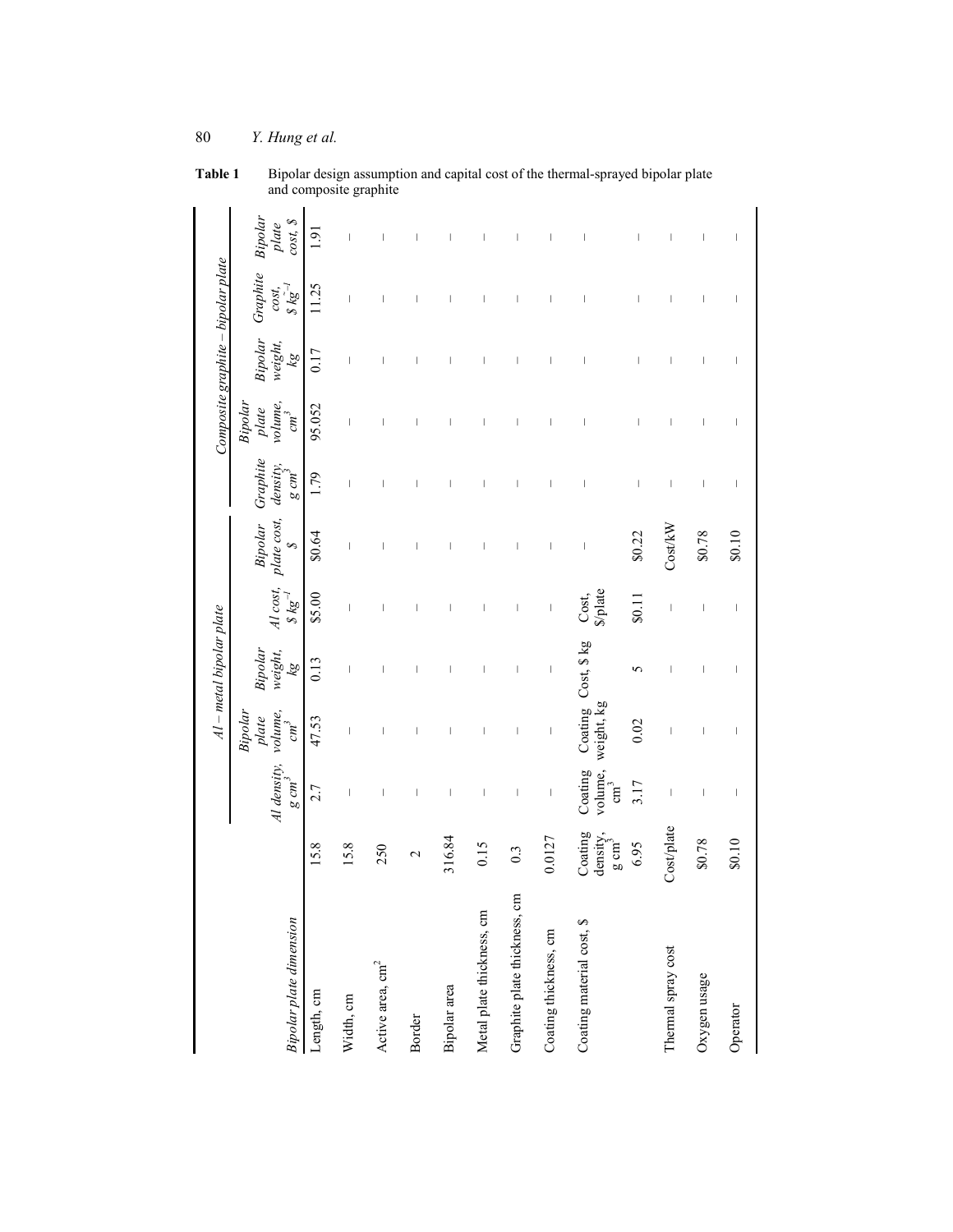**Table 1** Bipolar design assumption and capital cost of the thermal-sprayed bipolar plate and composite graphite (continued)

|                                                                              |                                                                                                                                                                                                                                                                                                                                                                                                                |                                                                                                                                                                                                                                                                                                                                                                                                                |                                                                                                                                                                                                                                                                                                                                                                                                                | Al – metal bipolar plate                                                                                                                                                                                                                                                                                                                                                         |                                                                                                                                                                                                                                                                                                                                                                                  |                                                                                                                                                                                                                                                                                                                                                                                                                |                                                                                                                                                                                                                                                                                                                                                                                                                |                                       | Composite graphite - bipolar plate                                                                                                                                                                                                                                                                                                                                               |                                                                                                                                                                                                                                                                                                                                                                                  |                                |
|------------------------------------------------------------------------------|----------------------------------------------------------------------------------------------------------------------------------------------------------------------------------------------------------------------------------------------------------------------------------------------------------------------------------------------------------------------------------------------------------------|----------------------------------------------------------------------------------------------------------------------------------------------------------------------------------------------------------------------------------------------------------------------------------------------------------------------------------------------------------------------------------------------------------------|----------------------------------------------------------------------------------------------------------------------------------------------------------------------------------------------------------------------------------------------------------------------------------------------------------------------------------------------------------------------------------------------------------------|----------------------------------------------------------------------------------------------------------------------------------------------------------------------------------------------------------------------------------------------------------------------------------------------------------------------------------------------------------------------------------|----------------------------------------------------------------------------------------------------------------------------------------------------------------------------------------------------------------------------------------------------------------------------------------------------------------------------------------------------------------------------------|----------------------------------------------------------------------------------------------------------------------------------------------------------------------------------------------------------------------------------------------------------------------------------------------------------------------------------------------------------------------------------------------------------------|----------------------------------------------------------------------------------------------------------------------------------------------------------------------------------------------------------------------------------------------------------------------------------------------------------------------------------------------------------------------------------------------------------------|---------------------------------------|----------------------------------------------------------------------------------------------------------------------------------------------------------------------------------------------------------------------------------------------------------------------------------------------------------------------------------------------------------------------------------|----------------------------------------------------------------------------------------------------------------------------------------------------------------------------------------------------------------------------------------------------------------------------------------------------------------------------------------------------------------------------------|--------------------------------|
| <b>Bipolar plate dimension</b>                                               |                                                                                                                                                                                                                                                                                                                                                                                                                | Al density, volume,<br>g cm <sup>3</sup> cm <sup>3</sup>                                                                                                                                                                                                                                                                                                                                                       | Bipolar<br>plate                                                                                                                                                                                                                                                                                                                                                                                               | Bipolar<br>weight,<br>$\mathscr{E}_N$                                                                                                                                                                                                                                                                                                                                            | Al cost,<br>$$kg^{-1}$$                                                                                                                                                                                                                                                                                                                                                          | plate cost,<br><b>Bipolar</b><br>$\mathscr{S}$                                                                                                                                                                                                                                                                                                                                                                 | Graphite<br>density,<br>$g$ cm <sup>3</sup>                                                                                                                                                                                                                                                                                                                                                                    | plate<br>volume,<br>Bipolar<br>$cm^3$ | <b>Bipolar</b><br>weight,<br>$\mathscr{E}$                                                                                                                                                                                                                                                                                                                                       | Graphite<br>$\frac{cost}{\sqrt[3]{kg}^{-l}}$                                                                                                                                                                                                                                                                                                                                     | Bipolar<br>$cost,$ \$<br>plate |
| Machine cost                                                                 | \$0.11                                                                                                                                                                                                                                                                                                                                                                                                         | $\begin{array}{c} \rule{0pt}{2ex} \rule{0pt}{2ex} \rule{0pt}{2ex} \rule{0pt}{2ex} \rule{0pt}{2ex} \rule{0pt}{2ex} \rule{0pt}{2ex} \rule{0pt}{2ex} \rule{0pt}{2ex} \rule{0pt}{2ex} \rule{0pt}{2ex} \rule{0pt}{2ex} \rule{0pt}{2ex} \rule{0pt}{2ex} \rule{0pt}{2ex} \rule{0pt}{2ex} \rule{0pt}{2ex} \rule{0pt}{2ex} \rule{0pt}{2ex} \rule{0pt}{2ex} \rule{0pt}{2ex} \rule{0pt}{2ex} \rule{0pt}{2ex} \rule{0pt}{$ | $\sf I$                                                                                                                                                                                                                                                                                                                                                                                                        | I                                                                                                                                                                                                                                                                                                                                                                                | $\sf I$                                                                                                                                                                                                                                                                                                                                                                          | \$0.11                                                                                                                                                                                                                                                                                                                                                                                                         | $\begin{array}{c} \rule{0pt}{2ex} \rule{0pt}{2ex} \rule{0pt}{2ex} \rule{0pt}{2ex} \rule{0pt}{2ex} \rule{0pt}{2ex} \rule{0pt}{2ex} \rule{0pt}{2ex} \rule{0pt}{2ex} \rule{0pt}{2ex} \rule{0pt}{2ex} \rule{0pt}{2ex} \rule{0pt}{2ex} \rule{0pt}{2ex} \rule{0pt}{2ex} \rule{0pt}{2ex} \rule{0pt}{2ex} \rule{0pt}{2ex} \rule{0pt}{2ex} \rule{0pt}{2ex} \rule{0pt}{2ex} \rule{0pt}{2ex} \rule{0pt}{2ex} \rule{0pt}{$ | $\begin{array}{c} \end{array}$        | I                                                                                                                                                                                                                                                                                                                                                                                | I                                                                                                                                                                                                                                                                                                                                                                                | I                              |
| Fuel cost                                                                    | \$0.38                                                                                                                                                                                                                                                                                                                                                                                                         | $\begin{array}{c} \rule{0pt}{2.5ex} \rule{0pt}{2.5ex} \rule{0pt}{2.5ex} \rule{0pt}{2.5ex} \rule{0pt}{2.5ex} \rule{0pt}{2.5ex} \rule{0pt}{2.5ex} \rule{0pt}{2.5ex} \rule{0pt}{2.5ex} \rule{0pt}{2.5ex} \rule{0pt}{2.5ex} \rule{0pt}{2.5ex} \rule{0pt}{2.5ex} \rule{0pt}{2.5ex} \rule{0pt}{2.5ex} \rule{0pt}{2.5ex} \rule{0pt}{2.5ex} \rule{0pt}{2.5ex} \rule{0pt}{2.5ex} \rule{0$                               | $\begin{array}{c} \hline \end{array}$                                                                                                                                                                                                                                                                                                                                                                          | I                                                                                                                                                                                                                                                                                                                                                                                | $\begin{array}{c} \rule{0pt}{2.5ex} \rule{0pt}{2.5ex} \rule{0pt}{2.5ex} \rule{0pt}{2.5ex} \rule{0pt}{2.5ex} \rule{0pt}{2.5ex} \rule{0pt}{2.5ex} \rule{0pt}{2.5ex} \rule{0pt}{2.5ex} \rule{0pt}{2.5ex} \rule{0pt}{2.5ex} \rule{0pt}{2.5ex} \rule{0pt}{2.5ex} \rule{0pt}{2.5ex} \rule{0pt}{2.5ex} \rule{0pt}{2.5ex} \rule{0pt}{2.5ex} \rule{0pt}{2.5ex} \rule{0pt}{2.5ex} \rule{0$ | \$0.38                                                                                                                                                                                                                                                                                                                                                                                                         | $\begin{array}{c} \rule{0pt}{2.5ex} \rule{0pt}{2.5ex} \rule{0pt}{2.5ex} \rule{0pt}{2.5ex} \rule{0pt}{2.5ex} \rule{0pt}{2.5ex} \rule{0pt}{2.5ex} \rule{0pt}{2.5ex} \rule{0pt}{2.5ex} \rule{0pt}{2.5ex} \rule{0pt}{2.5ex} \rule{0pt}{2.5ex} \rule{0pt}{2.5ex} \rule{0pt}{2.5ex} \rule{0pt}{2.5ex} \rule{0pt}{2.5ex} \rule{0pt}{2.5ex} \rule{0pt}{2.5ex} \rule{0pt}{2.5ex} \rule{0$                               | I                                     | I                                                                                                                                                                                                                                                                                                                                                                                | I                                                                                                                                                                                                                                                                                                                                                                                | I                              |
| Nitrogen                                                                     | \$0.06                                                                                                                                                                                                                                                                                                                                                                                                         | $\begin{array}{c} \rule{0pt}{2.5ex} \rule{0pt}{2.5ex} \rule{0pt}{2.5ex} \rule{0pt}{2.5ex} \rule{0pt}{2.5ex} \rule{0pt}{2.5ex} \rule{0pt}{2.5ex} \rule{0pt}{2.5ex} \rule{0pt}{2.5ex} \rule{0pt}{2.5ex} \rule{0pt}{2.5ex} \rule{0pt}{2.5ex} \rule{0pt}{2.5ex} \rule{0pt}{2.5ex} \rule{0pt}{2.5ex} \rule{0pt}{2.5ex} \rule{0pt}{2.5ex} \rule{0pt}{2.5ex} \rule{0pt}{2.5ex} \rule{0$                               | I                                                                                                                                                                                                                                                                                                                                                                                                              |                                                                                                                                                                                                                                                                                                                                                                                  |                                                                                                                                                                                                                                                                                                                                                                                  | \$0.06                                                                                                                                                                                                                                                                                                                                                                                                         | $\begin{array}{c} \end{array}$                                                                                                                                                                                                                                                                                                                                                                                 |                                       | I                                                                                                                                                                                                                                                                                                                                                                                | I                                                                                                                                                                                                                                                                                                                                                                                |                                |
| Total spray cost, \$                                                         | \$1.43                                                                                                                                                                                                                                                                                                                                                                                                         | $\sf I$                                                                                                                                                                                                                                                                                                                                                                                                        | $\begin{array}{c} \rule{0pt}{2.5ex} \rule{0pt}{2.5ex} \rule{0pt}{2.5ex} \rule{0pt}{2.5ex} \rule{0pt}{2.5ex} \rule{0pt}{2.5ex} \rule{0pt}{2.5ex} \rule{0pt}{2.5ex} \rule{0pt}{2.5ex} \rule{0pt}{2.5ex} \rule{0pt}{2.5ex} \rule{0pt}{2.5ex} \rule{0pt}{2.5ex} \rule{0pt}{2.5ex} \rule{0pt}{2.5ex} \rule{0pt}{2.5ex} \rule{0pt}{2.5ex} \rule{0pt}{2.5ex} \rule{0pt}{2.5ex} \rule{0$                               | I                                                                                                                                                                                                                                                                                                                                                                                | I                                                                                                                                                                                                                                                                                                                                                                                | \$1.43                                                                                                                                                                                                                                                                                                                                                                                                         | $\begin{array}{c} \rule{0pt}{2.5ex} \rule{0pt}{2.5ex} \rule{0pt}{2.5ex} \rule{0pt}{2.5ex} \rule{0pt}{2.5ex} \rule{0pt}{2.5ex} \rule{0pt}{2.5ex} \rule{0pt}{2.5ex} \rule{0pt}{2.5ex} \rule{0pt}{2.5ex} \rule{0pt}{2.5ex} \rule{0pt}{2.5ex} \rule{0pt}{2.5ex} \rule{0pt}{2.5ex} \rule{0pt}{2.5ex} \rule{0pt}{2.5ex} \rule{0pt}{2.5ex} \rule{0pt}{2.5ex} \rule{0pt}{2.5ex} \rule{0$                               |                                       | I                                                                                                                                                                                                                                                                                                                                                                                | I                                                                                                                                                                                                                                                                                                                                                                                |                                |
|                                                                              | Metal                                                                                                                                                                                                                                                                                                                                                                                                          | Graphite                                                                                                                                                                                                                                                                                                                                                                                                       | $\begin{array}{c} \rule{0pt}{2.5ex} \rule{0pt}{2.5ex} \rule{0pt}{2.5ex} \rule{0pt}{2.5ex} \rule{0pt}{2.5ex} \rule{0pt}{2.5ex} \rule{0pt}{2.5ex} \rule{0pt}{2.5ex} \rule{0pt}{2.5ex} \rule{0pt}{2.5ex} \rule{0pt}{2.5ex} \rule{0pt}{2.5ex} \rule{0pt}{2.5ex} \rule{0pt}{2.5ex} \rule{0pt}{2.5ex} \rule{0pt}{2.5ex} \rule{0pt}{2.5ex} \rule{0pt}{2.5ex} \rule{0pt}{2.5ex} \rule{0$                               | I                                                                                                                                                                                                                                                                                                                                                                                |                                                                                                                                                                                                                                                                                                                                                                                  | $\begin{array}{c} \rule{0pt}{2.5ex} \rule{0pt}{2.5ex} \rule{0pt}{2.5ex} \rule{0pt}{2.5ex} \rule{0pt}{2.5ex} \rule{0pt}{2.5ex} \rule{0pt}{2.5ex} \rule{0pt}{2.5ex} \rule{0pt}{2.5ex} \rule{0pt}{2.5ex} \rule{0pt}{2.5ex} \rule{0pt}{2.5ex} \rule{0pt}{2.5ex} \rule{0pt}{2.5ex} \rule{0pt}{2.5ex} \rule{0pt}{2.5ex} \rule{0pt}{2.5ex} \rule{0pt}{2.5ex} \rule{0pt}{2.5ex} \rule{0$                               | $\begin{array}{c} \rule{0pt}{2.5ex} \rule{0pt}{2.5ex} \rule{0pt}{2.5ex} \rule{0pt}{2.5ex} \rule{0pt}{2.5ex} \rule{0pt}{2.5ex} \rule{0pt}{2.5ex} \rule{0pt}{2.5ex} \rule{0pt}{2.5ex} \rule{0pt}{2.5ex} \rule{0pt}{2.5ex} \rule{0pt}{2.5ex} \rule{0pt}{2.5ex} \rule{0pt}{2.5ex} \rule{0pt}{2.5ex} \rule{0pt}{2.5ex} \rule{0pt}{2.5ex} \rule{0pt}{2.5ex} \rule{0pt}{2.5ex} \rule{0$                               | I                                     | $\begin{array}{c} \rule{0pt}{2.5ex} \rule{0pt}{2.5ex} \rule{0pt}{2.5ex} \rule{0pt}{2.5ex} \rule{0pt}{2.5ex} \rule{0pt}{2.5ex} \rule{0pt}{2.5ex} \rule{0pt}{2.5ex} \rule{0pt}{2.5ex} \rule{0pt}{2.5ex} \rule{0pt}{2.5ex} \rule{0pt}{2.5ex} \rule{0pt}{2.5ex} \rule{0pt}{2.5ex} \rule{0pt}{2.5ex} \rule{0pt}{2.5ex} \rule{0pt}{2.5ex} \rule{0pt}{2.5ex} \rule{0pt}{2.5ex} \rule{0$ | I                                                                                                                                                                                                                                                                                                                                                                                |                                |
| Active area                                                                  | 250                                                                                                                                                                                                                                                                                                                                                                                                            | 250                                                                                                                                                                                                                                                                                                                                                                                                            | $\sf I$                                                                                                                                                                                                                                                                                                                                                                                                        | I                                                                                                                                                                                                                                                                                                                                                                                |                                                                                                                                                                                                                                                                                                                                                                                  | $\begin{array}{c} \rule{0pt}{2ex} \rule{0pt}{2ex} \rule{0pt}{2ex} \rule{0pt}{2ex} \rule{0pt}{2ex} \rule{0pt}{2ex} \rule{0pt}{2ex} \rule{0pt}{2ex} \rule{0pt}{2ex} \rule{0pt}{2ex} \rule{0pt}{2ex} \rule{0pt}{2ex} \rule{0pt}{2ex} \rule{0pt}{2ex} \rule{0pt}{2ex} \rule{0pt}{2ex} \rule{0pt}{2ex} \rule{0pt}{2ex} \rule{0pt}{2ex} \rule{0pt}{2ex} \rule{0pt}{2ex} \rule{0pt}{2ex} \rule{0pt}{2ex} \rule{0pt}{$ | I                                                                                                                                                                                                                                                                                                                                                                                                              |                                       | I                                                                                                                                                                                                                                                                                                                                                                                | I                                                                                                                                                                                                                                                                                                                                                                                |                                |
| Operating voltage                                                            | 0.76                                                                                                                                                                                                                                                                                                                                                                                                           | 0.65                                                                                                                                                                                                                                                                                                                                                                                                           | $\mid$                                                                                                                                                                                                                                                                                                                                                                                                         | $\mid$                                                                                                                                                                                                                                                                                                                                                                           | $\mid$                                                                                                                                                                                                                                                                                                                                                                           | I                                                                                                                                                                                                                                                                                                                                                                                                              | I                                                                                                                                                                                                                                                                                                                                                                                                              | I                                     | I                                                                                                                                                                                                                                                                                                                                                                                | $\mid$                                                                                                                                                                                                                                                                                                                                                                           |                                |
| Current density, A $\text{cm}^2$ at<br>$\mathop{\rm {}O^o}\nolimits 0\Delta$ | 0.12                                                                                                                                                                                                                                                                                                                                                                                                           | 0.15                                                                                                                                                                                                                                                                                                                                                                                                           | $\begin{array}{c} \rule{0pt}{2.5ex} \rule{0pt}{2.5ex} \rule{0pt}{2.5ex} \rule{0pt}{2.5ex} \rule{0pt}{2.5ex} \rule{0pt}{2.5ex} \rule{0pt}{2.5ex} \rule{0pt}{2.5ex} \rule{0pt}{2.5ex} \rule{0pt}{2.5ex} \rule{0pt}{2.5ex} \rule{0pt}{2.5ex} \rule{0pt}{2.5ex} \rule{0pt}{2.5ex} \rule{0pt}{2.5ex} \rule{0pt}{2.5ex} \rule{0pt}{2.5ex} \rule{0pt}{2.5ex} \rule{0pt}{2.5ex} \rule{0$                               | $\overline{\phantom{a}}$                                                                                                                                                                                                                                                                                                                                                         | I                                                                                                                                                                                                                                                                                                                                                                                | I                                                                                                                                                                                                                                                                                                                                                                                                              | I                                                                                                                                                                                                                                                                                                                                                                                                              | I                                     | I                                                                                                                                                                                                                                                                                                                                                                                | I                                                                                                                                                                                                                                                                                                                                                                                | I                              |
| Power W/plate                                                                | 23.59                                                                                                                                                                                                                                                                                                                                                                                                          | 23.55                                                                                                                                                                                                                                                                                                                                                                                                          | $\begin{array}{c} \rule{0pt}{2ex} \rule{0pt}{2ex} \rule{0pt}{2ex} \rule{0pt}{2ex} \rule{0pt}{2ex} \rule{0pt}{2ex} \rule{0pt}{2ex} \rule{0pt}{2ex} \rule{0pt}{2ex} \rule{0pt}{2ex} \rule{0pt}{2ex} \rule{0pt}{2ex} \rule{0pt}{2ex} \rule{0pt}{2ex} \rule{0pt}{2ex} \rule{0pt}{2ex} \rule{0pt}{2ex} \rule{0pt}{2ex} \rule{0pt}{2ex} \rule{0pt}{2ex} \rule{0pt}{2ex} \rule{0pt}{2ex} \rule{0pt}{2ex} \rule{0pt}{$ | I                                                                                                                                                                                                                                                                                                                                                                                | I                                                                                                                                                                                                                                                                                                                                                                                | I                                                                                                                                                                                                                                                                                                                                                                                                              | I                                                                                                                                                                                                                                                                                                                                                                                                              | I                                     | I                                                                                                                                                                                                                                                                                                                                                                                | I                                                                                                                                                                                                                                                                                                                                                                                | I                              |
| No of plates kW <sup>-1</sup>                                                | 42.38                                                                                                                                                                                                                                                                                                                                                                                                          | 42.47                                                                                                                                                                                                                                                                                                                                                                                                          | $\begin{array}{c} \rule{0pt}{2ex} \rule{0pt}{2ex} \rule{0pt}{2ex} \rule{0pt}{2ex} \rule{0pt}{2ex} \rule{0pt}{2ex} \rule{0pt}{2ex} \rule{0pt}{2ex} \rule{0pt}{2ex} \rule{0pt}{2ex} \rule{0pt}{2ex} \rule{0pt}{2ex} \rule{0pt}{2ex} \rule{0pt}{2ex} \rule{0pt}{2ex} \rule{0pt}{2ex} \rule{0pt}{2ex} \rule{0pt}{2ex} \rule{0pt}{2ex} \rule{0pt}{2ex} \rule{0pt}{2ex} \rule{0pt}{2ex} \rule{0pt}{2ex} \rule{0pt}{$ | $\begin{array}{c} \rule{0pt}{2.5ex} \rule{0pt}{2.5ex} \rule{0pt}{2.5ex} \rule{0pt}{2.5ex} \rule{0pt}{2.5ex} \rule{0pt}{2.5ex} \rule{0pt}{2.5ex} \rule{0pt}{2.5ex} \rule{0pt}{2.5ex} \rule{0pt}{2.5ex} \rule{0pt}{2.5ex} \rule{0pt}{2.5ex} \rule{0pt}{2.5ex} \rule{0pt}{2.5ex} \rule{0pt}{2.5ex} \rule{0pt}{2.5ex} \rule{0pt}{2.5ex} \rule{0pt}{2.5ex} \rule{0pt}{2.5ex} \rule{0$ | $\begin{array}{c} \end{array}$                                                                                                                                                                                                                                                                                                                                                   | $\mid$                                                                                                                                                                                                                                                                                                                                                                                                         | I                                                                                                                                                                                                                                                                                                                                                                                                              | I                                     | $\begin{array}{c} \rule{0pt}{2.5ex} \rule{0pt}{2.5ex} \rule{0pt}{2.5ex} \rule{0pt}{2.5ex} \rule{0pt}{2.5ex} \rule{0pt}{2.5ex} \rule{0pt}{2.5ex} \rule{0pt}{2.5ex} \rule{0pt}{2.5ex} \rule{0pt}{2.5ex} \rule{0pt}{2.5ex} \rule{0pt}{2.5ex} \rule{0pt}{2.5ex} \rule{0pt}{2.5ex} \rule{0pt}{2.5ex} \rule{0pt}{2.5ex} \rule{0pt}{2.5ex} \rule{0pt}{2.5ex} \rule{0pt}{2.5ex} \rule{0$ | I                                                                                                                                                                                                                                                                                                                                                                                | I                              |
| Total cost/plate                                                             | $\begin{array}{c} \rule{0pt}{2ex} \rule{0pt}{2ex} \rule{0pt}{2ex} \rule{0pt}{2ex} \rule{0pt}{2ex} \rule{0pt}{2ex} \rule{0pt}{2ex} \rule{0pt}{2ex} \rule{0pt}{2ex} \rule{0pt}{2ex} \rule{0pt}{2ex} \rule{0pt}{2ex} \rule{0pt}{2ex} \rule{0pt}{2ex} \rule{0pt}{2ex} \rule{0pt}{2ex} \rule{0pt}{2ex} \rule{0pt}{2ex} \rule{0pt}{2ex} \rule{0pt}{2ex} \rule{0pt}{2ex} \rule{0pt}{2ex} \rule{0pt}{2ex} \rule{0pt}{$ | $\mid$                                                                                                                                                                                                                                                                                                                                                                                                         | I                                                                                                                                                                                                                                                                                                                                                                                                              | I                                                                                                                                                                                                                                                                                                                                                                                | $\begin{array}{c} \rule{0pt}{2.5ex} \rule{0pt}{2.5ex} \rule{0pt}{2.5ex} \rule{0pt}{2.5ex} \rule{0pt}{2.5ex} \rule{0pt}{2.5ex} \rule{0pt}{2.5ex} \rule{0pt}{2.5ex} \rule{0pt}{2.5ex} \rule{0pt}{2.5ex} \rule{0pt}{2.5ex} \rule{0pt}{2.5ex} \rule{0pt}{2.5ex} \rule{0pt}{2.5ex} \rule{0pt}{2.5ex} \rule{0pt}{2.5ex} \rule{0pt}{2.5ex} \rule{0pt}{2.5ex} \rule{0pt}{2.5ex} \rule{0$ | \$2.29                                                                                                                                                                                                                                                                                                                                                                                                         | I                                                                                                                                                                                                                                                                                                                                                                                                              | I                                     | I                                                                                                                                                                                                                                                                                                                                                                                | $\begin{array}{c} \rule{0pt}{2.5ex} \rule{0pt}{2.5ex} \rule{0pt}{2.5ex} \rule{0pt}{2.5ex} \rule{0pt}{2.5ex} \rule{0pt}{2.5ex} \rule{0pt}{2.5ex} \rule{0pt}{2.5ex} \rule{0pt}{2.5ex} \rule{0pt}{2.5ex} \rule{0pt}{2.5ex} \rule{0pt}{2.5ex} \rule{0pt}{2.5ex} \rule{0pt}{2.5ex} \rule{0pt}{2.5ex} \rule{0pt}{2.5ex} \rule{0pt}{2.5ex} \rule{0pt}{2.5ex} \rule{0pt}{2.5ex} \rule{0$ | 1.9141                         |
| Total cost, \$ kW <sup>-1</sup>                                              | $\mid$                                                                                                                                                                                                                                                                                                                                                                                                         | $\mid$                                                                                                                                                                                                                                                                                                                                                                                                         | $\sf I$                                                                                                                                                                                                                                                                                                                                                                                                        | $\mid$                                                                                                                                                                                                                                                                                                                                                                           | $\mid$                                                                                                                                                                                                                                                                                                                                                                           | 97.13                                                                                                                                                                                                                                                                                                                                                                                                          | $\mid$                                                                                                                                                                                                                                                                                                                                                                                                         | I                                     | $\mid$                                                                                                                                                                                                                                                                                                                                                                           | $\sf I$                                                                                                                                                                                                                                                                                                                                                                          | 81.28738                       |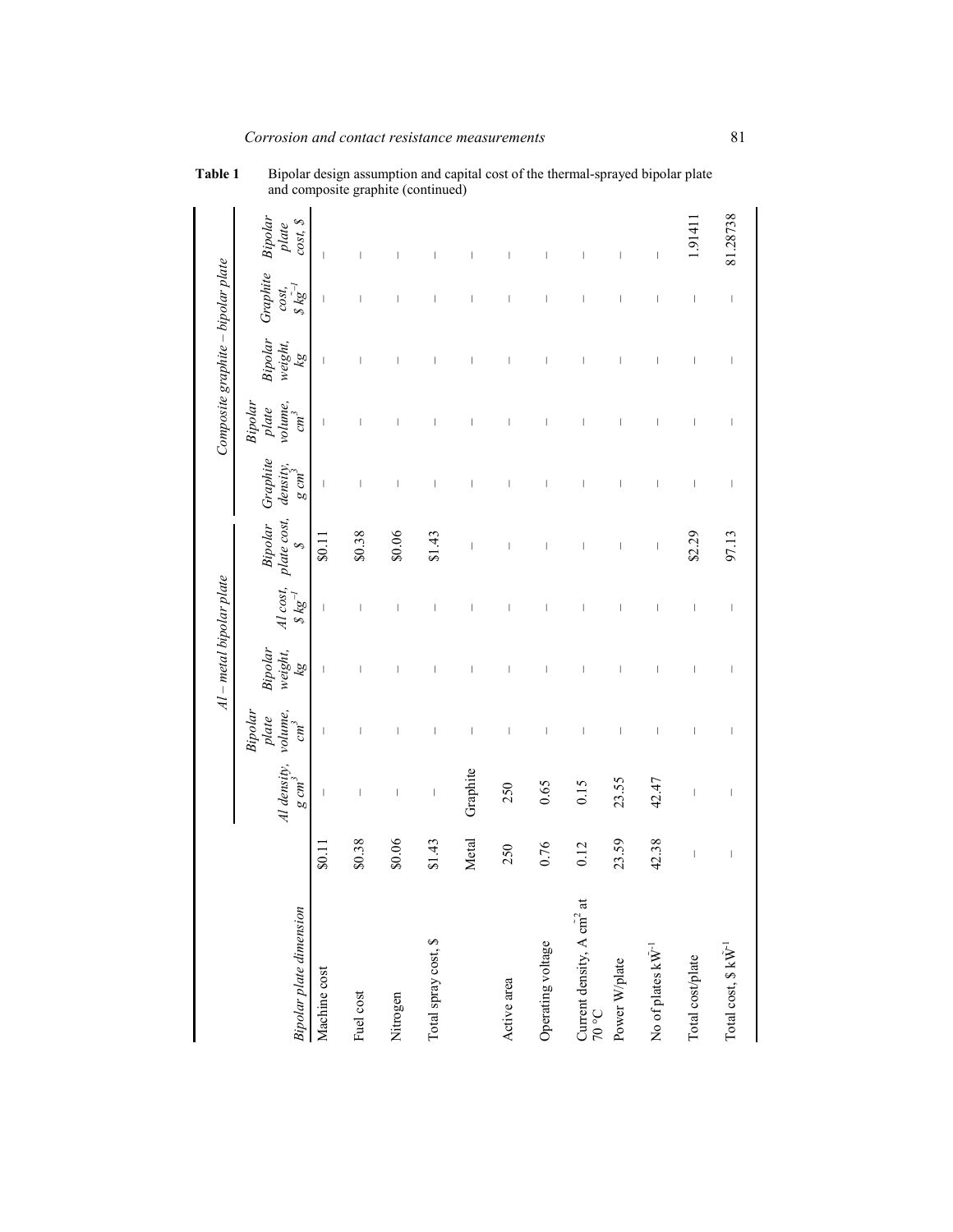| <b>Item</b>                                          | Carbide base/Al | Composite graphite |
|------------------------------------------------------|-----------------|--------------------|
| Cell area, cm <sup>2</sup>                           | 250             | 250                |
| Stack power, W                                       | 1,000           | 1,000              |
| Current, A                                           | 0.8             | 0.936              |
| Current density A $cm2$                              | 0.124           | 0.145              |
| Current/plate                                        | 31.00           | 36.27              |
| Voltage/plate                                        | 0.76            | 0.65               |
| SCCM/W                                               | 8.811           | 10.96              |
| Power density, W cm <sup>-2</sup>                    | 0.094           | 0.088              |
| Watt/plate                                           | 23.64           | 23.58              |
| Number of plate/1,000 W                              | 42.29           | 42.41              |
| $H_2$ consumption m <sup>3</sup> min <sup>-1</sup>   | 0.0088          | 0.011              |
| Total H <sub>2</sub> consumption per kW, $cm3 min-1$ | 8,811           | 10,960             |
| Gas constant – R (kN m kg $k^{-1}$ )                 | 8.314           | 8.314              |
| Pressure – $p$ (kN m <sup>2</sup> )                  | 101.325         | 101.325            |
| Temperature – T $(K)$                                | 293             | 293                |
| Hydrogen molecular weight                            | $\overline{2}$  | $\overline{2}$     |
| Hydrogen consumption ( $kg min^{-1}$ )               | 0.000733        | 0.000912           |
| Hydrogen usage for 1 kW hour (kg)                    | 0.04398         | 0.0547             |
| Cost of Hydrogen $(kg^{-1})$                         | \$4.30          | \$4.30             |
| Cost for 1 kW hour                                   | \$0.189         | \$0.235            |

Table 2 **Hydrogen consumption for both materials** 

**Figure 7** Cost comparison between coated aluminum and graphite bipolar plates

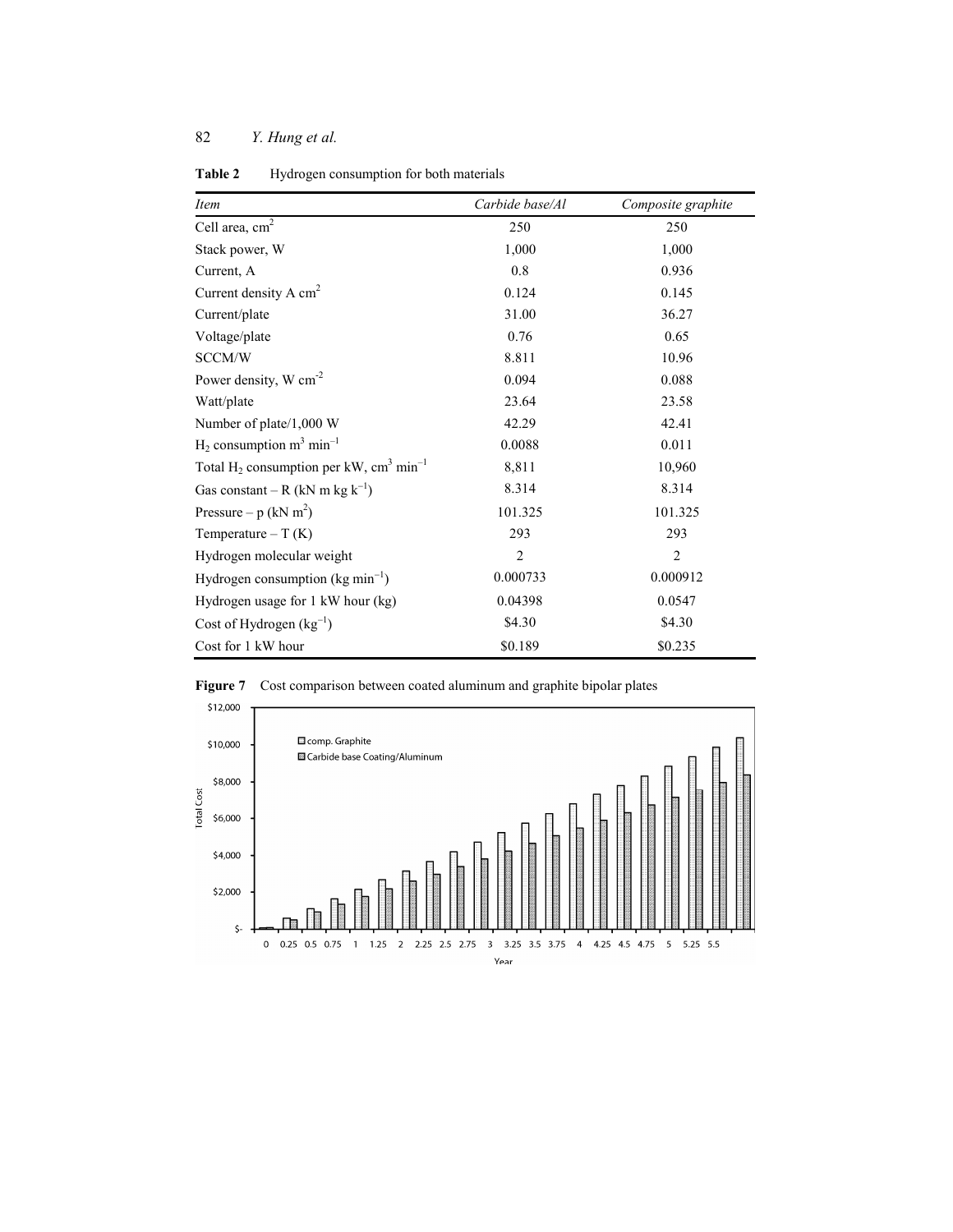|                | 5 years<br>projection      | Capital<br>$cost,$ $\Diamond$ | Capital<br>$cost,$ $\delta$ | Hydrogen<br>$cost,$ $\Diamond$ | Hydrogen<br>$cost,$ $\Diamond$ | Total<br>$cost,$ $\Diamond$ | Total<br>$cost,$ $\Diamond$ |
|----------------|----------------------------|-------------------------------|-----------------------------|--------------------------------|--------------------------------|-----------------------------|-----------------------------|
| Year           | (with cost of<br>hydrogen) | Comp.<br>graphite             | Carbide base<br>coating/AL  | Comp.<br>graphite              | Carbide base<br>coating/AL     | Comp.<br>graphite           | Carbide base<br>coating/AL  |
| $\overline{0}$ | $\theta$                   | \$81.29                       | \$97.13                     | \$0.235                        | \$0.189                        | \$81.52                     | \$97.324                    |
| 0.25           | 2,190                      |                               |                             | \$515.16                       | \$414.15                       | \$596.45                    | \$511.29                    |
| 0.5            | 4,380                      |                               |                             | \$1,030.32                     | \$828.30                       | \$1,111.61                  | \$925.44                    |
| 0.75           | 6,570                      |                               |                             | \$1,545.48                     | \$1,242.45                     | \$1,626.77                  | \$1,339.59                  |
| 1              | 8,760                      |                               |                             | \$2,060.65                     | \$1,656.60                     | \$2,141.93                  | \$1,753.74                  |
| 1.25           | 10,950                     |                               |                             | \$2,575.81                     | \$2,070.75                     | \$2,657.09                  | \$2,167.89                  |
| 2              | 13,140                     |                               |                             | \$3,090.97                     | \$2,484.90                     | \$3,172.26                  | \$2,582.04                  |
| 2.25           | 15,330                     |                               |                             | \$3,606.13                     | \$2,899.05                     | \$3,687.42                  | \$2,996.19                  |
| 2.5            | 17,520                     |                               |                             | \$4,121.29                     | \$3,313.20                     | \$4,202.58                  | \$3,410.34                  |
| 2.75           | 19,710                     |                               |                             | \$4,636.45                     | \$3,727.35                     | \$4,717.74                  | \$3,824.49                  |
| 3              | 21,900                     |                               |                             | \$5,151.61                     | \$4,141.50                     | \$5,232.90                  | \$4,238.64                  |
| 3.25           | 24,090                     |                               |                             | \$5,666.78                     | \$4,555.65                     | \$5,748.06                  | \$4,652.79                  |
| 3.5            | 26,280                     |                               |                             | \$6,181.94                     | \$4,969.80                     | \$6,263.22                  | \$5,066.94                  |
| 3.75           | 28,470                     |                               |                             | \$6,697.10                     | \$5,383.95                     | \$6,778.39                  | \$5,481.09                  |
| $\overline{4}$ | 30,660                     |                               |                             | \$7,212.26                     | \$5,798.10                     | \$7,293.55                  | \$5,895.24                  |
| 4.25           | 32,850                     |                               |                             | \$7,727.42                     | \$6,212.25                     | \$7,808.71                  | \$6,309.39                  |
| 4.5            | 35,040                     |                               |                             | \$8,242.58                     | \$6,626.40                     | \$8,323.87                  | \$6,723.54                  |
| 4.75           | 37,230                     |                               |                             | \$8,757.74                     | \$7,040.56                     | \$8,839.03                  | \$7,137.69                  |
| 5              | 39,420                     |                               |                             | \$9,272.91                     | \$7,454.71                     | \$9,354.19                  | \$7,551.84                  |
| 5.25           | 41,610                     |                               |                             | \$9,788.07                     | \$7,868.86                     | \$9,869.35                  | \$7,965.99                  |
| 5.5            | 43,800                     |                               |                             | \$10,303.23                    | \$8,283.01                     | \$10,384.52                 | \$8,380.14                  |

Table 3 Comparison of energy cost generated by treated metal and graphite bipolar plates with the cost of hydrogen \$4.3  $kg^{-1}$ 

#### **4 Conclusions**

In simulated PEMFC environments, i.e.  $0.5$  M  $H_2SO_4 + 200$  ppm HF solution, stainless steel 316 showed a high ICR and undergo corrosion in both anode and cathode due to the passive film formation. Moreover, although carbide-based alloy showed an ICR much less than composite graphite, their behaviour was not satisfactory in corrosive acidic medium. The metallic alloy showed a pitting corrosion almost at 1.0 Vsce, while the nonmetallic alloy not shows any pitting behaviour with increasing the polarisation potential. Composite graphite and SS310 fulfil the DOE corrosion current target value. The thermal-sprayed carbide base coating showed a cost effective due to the 22% of hydrogen saving per watt comparing to graphite as bipolar plate.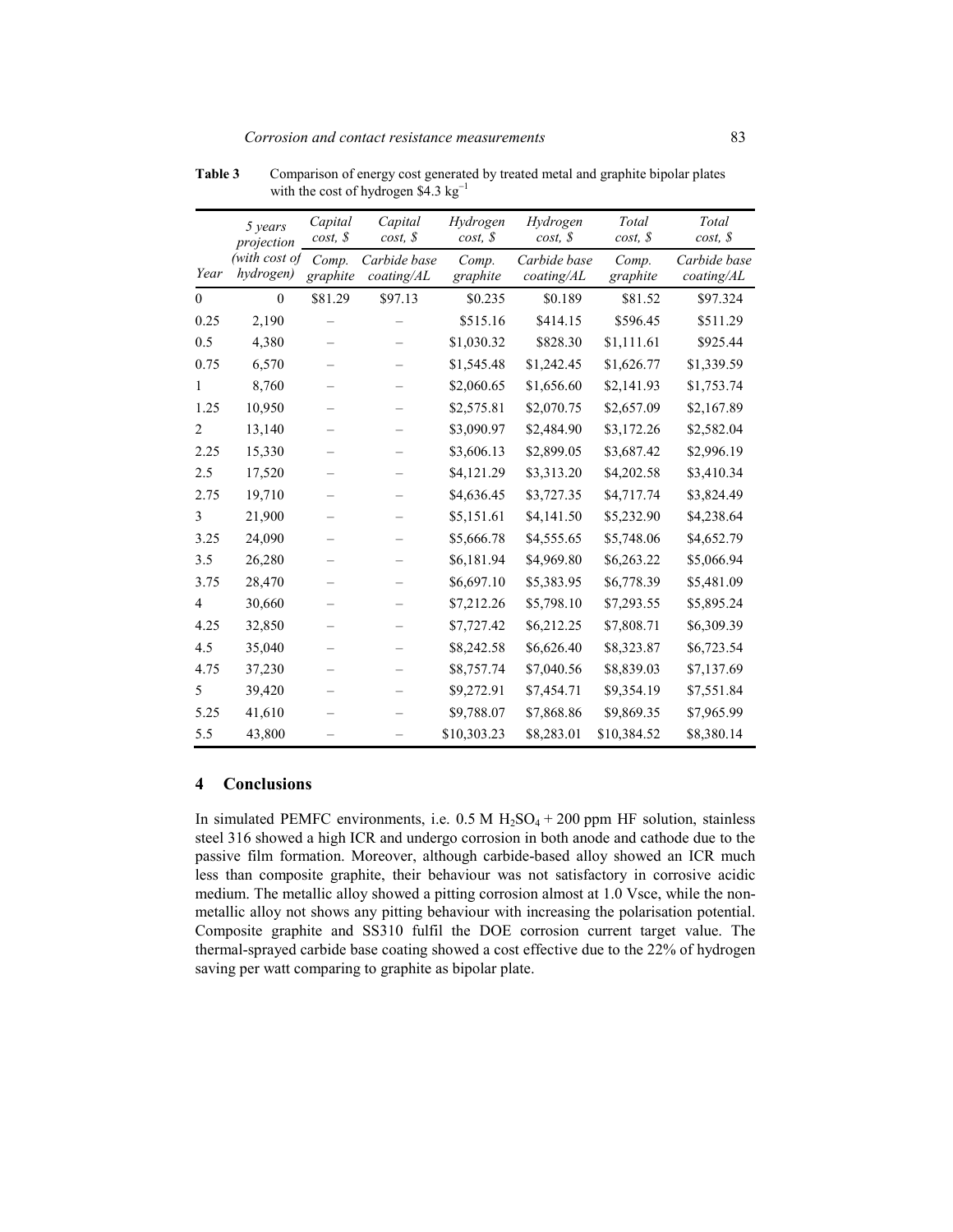#### **References**

- Borup, R.L. and Vanderborgh, N.E. (1995) 'Design and testing criteria for bipolar plate material for PEM fuel cell application', Paper presented in the Proceedings of the *Material Research Society Symposium*, Vol. 393, pp.151–155.
- Brady, M.P., Weisbrod, K., Paulauskas, I., Buchanan, R.A., More, K.L., Wang, H., Wilson, M., Garzon, F. and Walker, L.R. (2004) 'Preferential thermal nitridation to form pin-hole free Cr–nitrides to protect proton exchange membrane fuel cell metallic bipolar plates', *Scripta Materialia*, Vol. 50, pp.1017–1022.
- Davies, D.P., Adcock, P.L., Turpin, M. and Rowen, S.J. (2000) 'Bipolar plate materials for solid polymer fuel cells', *Journal of Applied Electrochemistry*, Vol. 30, pp.101–105.
- Gamboa, S.A., Gonzalez-Rodriguez, J.G., Valenzuela, E., Campillo, B., Sebastian, P.J. and Reyes-Rojas, A. (2006) 'Evaluation of the corrosion resistance of Ni–Co–B coatings in simulated PEMFC environment', *Electrochimica Acta*, Vol. 51, pp.4045–4051.
- Hentall, P.L., Lakeman, J.B., Mepsted, G.O., Adcock, P.L. and Moore, J.M. (1999) *Journal of Power Sources*, Vol. 80, p.235.
- Hermann, A., Chaudhuri, T. and Spagnol, P. (2005) 'Bipolar plates for PEM fuel cells: a review', *Int. J. Hydrogen Energy*, Vol. 30, pp.1297–1302.
- Hung, Y., El-Khatib, K.M. and Tawfik, H. (2006) 'Testing and evaluation of aluminum coated bipolar plates of PEM fuel cell operating at 70°C', *Journal of Power Sources*, Vol. 163, pp.509–513.
- Iversen, A.K. (2006) 'Stainless steels in bipolar plates surface resistive properties of corrosion resistant steel grades during current loads', *Corrosion Science*, Vol. 48, pp.1036–1058.
- Jayaraj, J., Kim, Y.C., Kim, K.B., Seok, H.K. and Fleury, E. (2005) 'Corrosion studies on Fe-based amorphous alloys in simulated PEM fuel cell', *Environment Science and Technology of Advanced Materials*, Vol. 6, pp.282–289.
- Lee, S-J., Huang, C-H. and Chen, Y-P. (2003) 'Investigation of PVD coating on corrosion resistance of metallic bipolar plates in PEM fuel cell', *Journal of Materials Processing Technology*, Vol. 140, pp.688–693.
- Li, M.C., Zeng, C.L., Luo, S.Z., Shen, J.N., Lin, H.C. and Cao, C.N. (2003) 'Electrochemical corrosion characteristics of type 316 stainless steel in simulated anode environment for PEMFC', *Electrochimica Acta*, Vol. 48, pp.1735–1741.
- Li, M., Luo, S., Zeng, C., Shen, J., Lin, H. and Cao, C. (2004) 'Corrosion behavior of TiN coated type 316 stainless steel in simulated PEMFC environments', *Corrosion Science*, Vol. 46, pp.1369–1380.
- Mehta, V. and Cooper, J.S. (2003) 'Review and analysis of PEM fuel cell design and manufacturing', *Journal of Power Sources*, Vol. 114, pp.32–53.
- Nikam, V.V. and Reddy, R.G. (2005) 'Corrosion studies of a copper beryllium alloy in a simulated polymer electrolyte membrane fuel cell environment', *Journal of Power Sources*, Vol. 152, pp.146–155.
- Steele, B.C.H. and Heinzel, A. (2001) 'Materials for fuel-cell technologies', *Nature (London)*, Vol. 414, p.345.
- Tian, R., Sun, J. and Wang, L. (2006) 'Plasma-nitrided austenitic stainless steel 316L as bipolar plate for PEMFC', *Int. J. Hydrogen Energy*, Vol. 31, pp.1874–1878.
- Wang, H. and Turner, J.A. (2004) 'Ferritic stainless steels as bipolar plate material for polymer electrolyte membrane fuel cells', *Journal of Power Sources*, Vol. 128, pp.193–200.
- Wang, H., Sweikart, M.A. and Turner, J.A. (2003) 'Stainless steel as bipolar plate material for polymer electrolyte membrane fuel cells', *Journal of Power Sources*, Vol. 115, pp.243–251.
- Wang, H., Brady, M.P., More, K.L., Meyer, H.M. and Turnera, J.A. (2004) 'Thermally nitrided stainless steels for polymer electrolyte membrane fuel cell bipolar plates Part 2: beneficial modification of passive layer on AISI446', *Journal of Power Sources*, Vol. 138, pp.79–85.